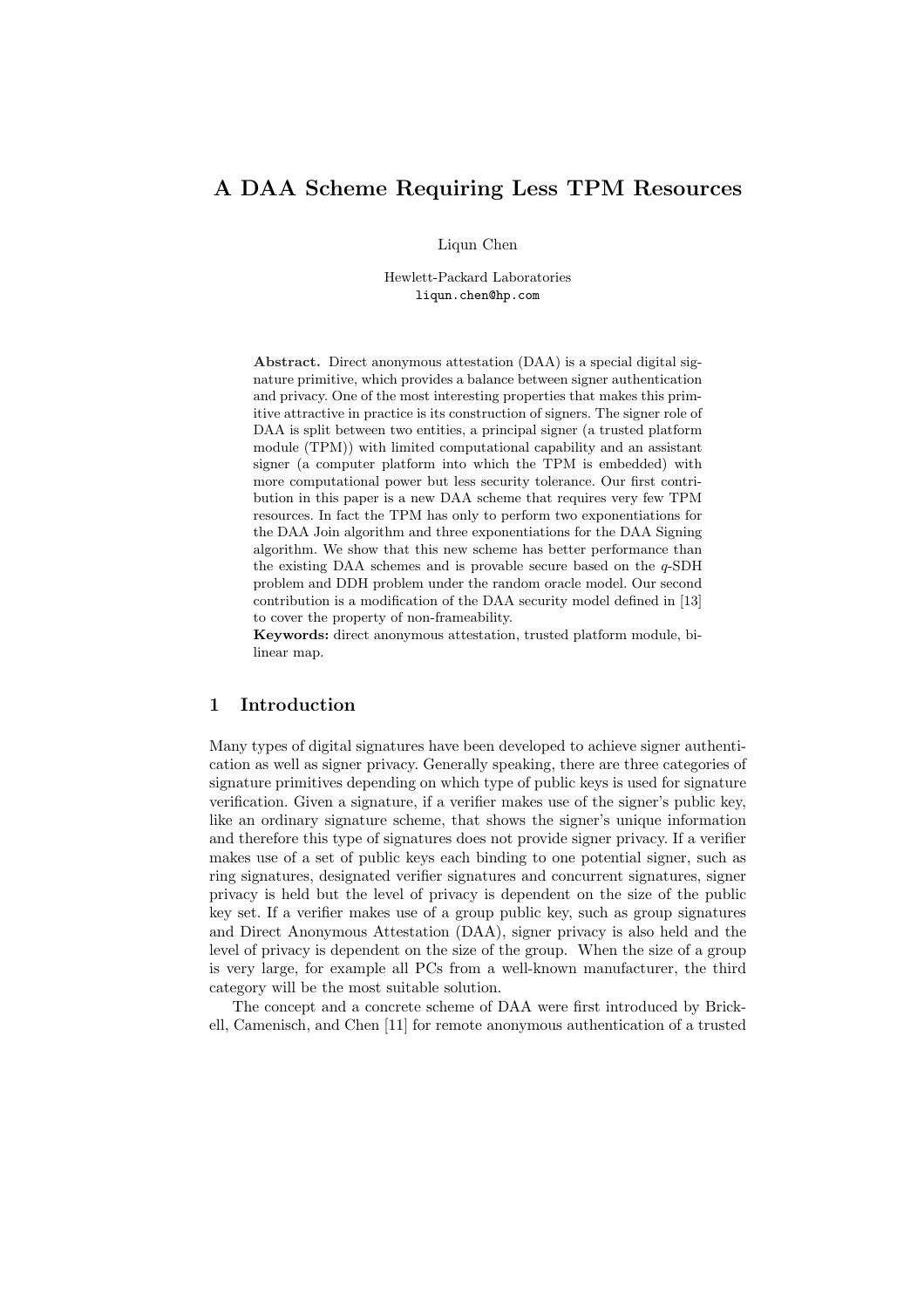computing platform. The first DAA scheme was adopted by the Trusted Computing Group (TCG), an industry standardization body that aims to develop and promote an open industry standard for trusted computing hardware and software building blocks. The DAA scheme was specified in the TCG TPM Specification Version 1.2 [38] that has recently been adopted by ISO/IEC as an international standard [28]. A historical perspective on the development of DAA was provided by the DAA authors in [12].

A DAA scheme involves a set of issuers, signers, and verifiers. An issuer is in charge of verifying the legitimation of signers and of issuing a DAA credential (also called a DAA membership credential) to each signer. A signer can prove the membership to a verifier by providing a DAA signature. The verifier can verify the membership credential from the signature but he cannot learn the identity of the signer. The following two unique properties make DAA attractive in practice.

The first one is that the signer role of DAA is split between two entities, a principal signer with limited computational and storage capability, e.g. a trusted platform module (TPM), and an assistant signer with more computational power but less security tolerance, e.g. an ordinary computer platform (namely the Host with the TPM embedded in). The TPM is the real signer and holds the secret signing key, whereas the host helps the TPM to compute the signature under the credential, but is not allowed to learn the secret signing key and to forge such a signature without the TPM involvement.

The second one is to provide different degrees of privacy. A DAA scheme can be seen as a special group signature scheme without the feature of opening the signer's identity from its signature by the issuer. Interactions in DAA signing and verification are anonymous, that means the verifier, the issuer or both of them colluded cannot discover the signer's identity from its DAA signature. Instead of full-traceability as held in group signatures [5], DAA has user-controlledtraceability, that we mean the DAA signer is able to control if a verifier enables to determine whether any two signatures have been produced by the same signer. Moreover, the signer and verifier may negotiate as to whether or not the verifier is able to link different signatures signed by the signer.

DAA has drawn a lot of attention from both cryptographic researchers and industry. Many researchers proposed to use DAA in different applications; for instance, Pashalidis and Mitchell showed how to use DAA in a single sign-on application [34], Balfe, Lakhani and Paterson utilized a DAA scheme to achieve peer-to-peer networks [3], and Leung and Mitchell use a DAA scheme to build an authentication scheme for mobile environment [31]. Researchers have worked on security analysis of DAA; for example [2, 30, 35, 37]. Researchers have also worked on performance, implementation and revocation of DAA, e.g. [15, 17].

The original DAA scheme [11] and another DAA scheme by Ge and Tate [27] are based on the strong-RSA problem. We call them RSA-DAA for short. In an independent work [18], Canard and Traore proposed the concept of list signatures, in which signatures within a certain time frame are linkable. This property is similar to the user-controlled-traceability in DAA. Also in [18], the authors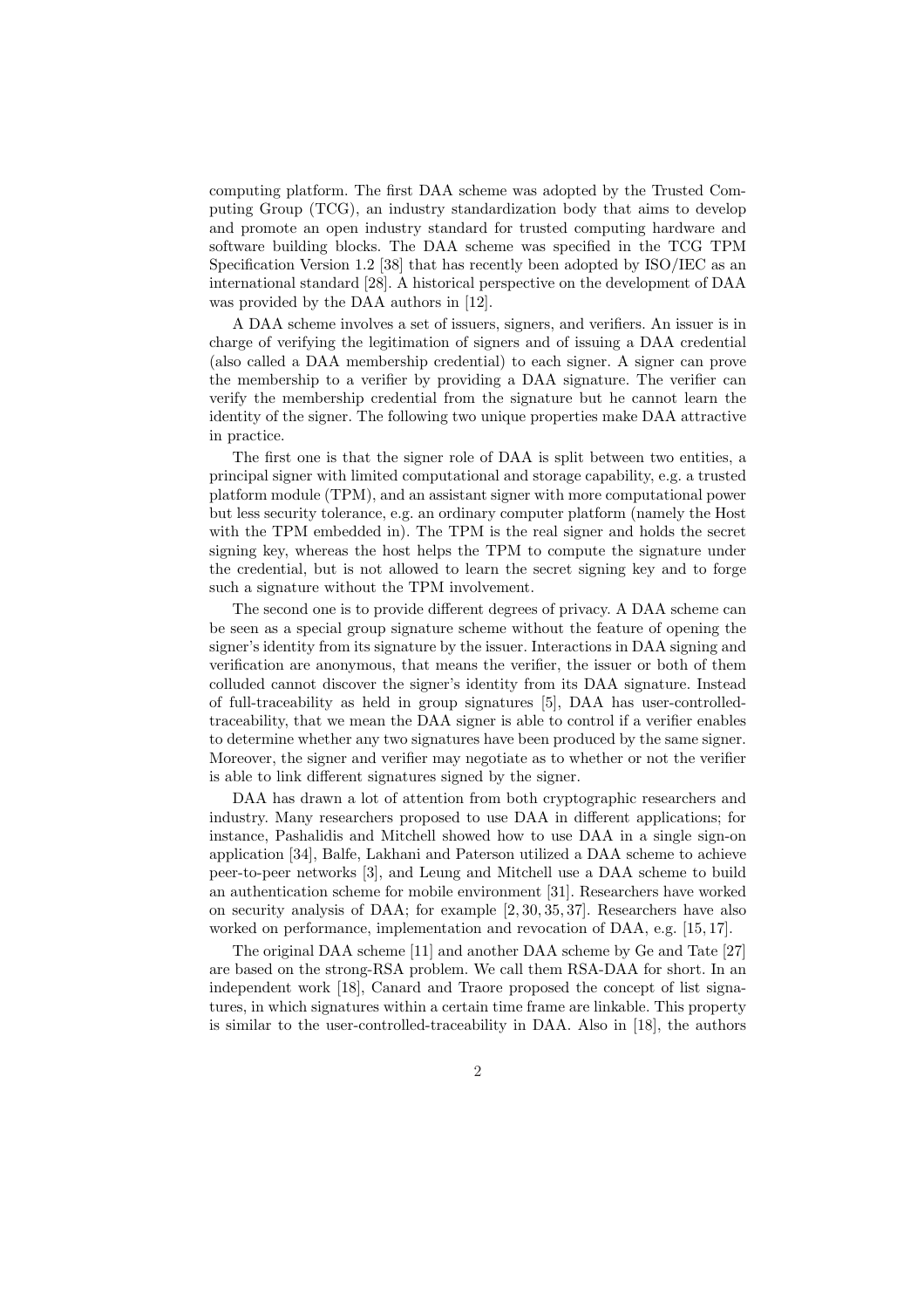proposed a concrete list signature scheme, that, as the same as the first DAA scheme, is based on the strong RSA problem.

Recently, many researchers have been working on how to create DAA schemes with elliptic curves and pairings. We call these DAA schemes ECC-DAA for short. Generally speaking, ECC-DAA is more efficient in both computation cost and communication cost than RSA-DAA. Two of the most significant benefits are that the TPM's operation is much simpler and the key/signature length is much shorter in ECC-DAA than in RSA-DAA.

To our best knowledge, there are five ECC-DAA schemes available. The first one was proposed by Brickell, Chen and Li [13, 14]. This scheme is based on symmetric pairings. For the purpose of increasing implementation flexibility and efficiency, Chen, Morrissey and Smart proposed two extensions of this scheme [21– 23]. Their schemes are based on asymmetric pairings. A flaw in the first one was pointed out by Li and further discussed in [20, 23]. Security of these three DAA schemes are based on the LRSW problem [33] and DDH problem. The other two DAA schemes were proposed by Chen and Feng [24] and Brickell and Li [16], respectively. Security of these two schemes are based on the  $q$ -SDH problem [8] and DDH problem.

We have two contributions in this paper. The first one is a new ECC-DAA scheme, which takes the advantages of multiple existing pairing-based DAA schemes. More specifically, our new scheme is a modification of the last two DAA schemes above. One of the most significant benefits is that the scheme requires very few TPM resources because it places a small computational requirement on a TPM. In fact the TPM has only to perform two exponentiations for the DAA Join protocol and three exponentiations for the DAA Signing protocol. This computational workload is equivalent to a couple of ordinary standard digital signatures, such as EC-DSA or EC-SDSA [29].

We will give some comparison between the proposed scheme and all the existing ECC-DAA schemes, and show that this new scheme has better performance than all the existing schemes. We will also provide a formal security proof of the scheme, based on the q-SDH problem and DDH problem under the random oracle model. The second contribution is a modification of the DAA security model defined in [13] to cover the property of non-frameability.

The rest of this paper is organized as follows. We first introduce some preliminaries in the next section, including the formal definition and security model of DAA, and definitions of pairings and relevant hard problems. We then specify our new DAA scheme in Section 3 and the corresponding security proofs in Section 4. We show some comparison between this scheme and all the existing ECC-DAA schemes in Section 5 that demonstrates the proposed scheme is the most efficient DAA scheme so far. We conclude the paper in Section 6.

# 2 Preliminaries

Throughout the paper, we will use some standard notation as follows. If S is any set then we denote the action of sampling an element from S uniformly at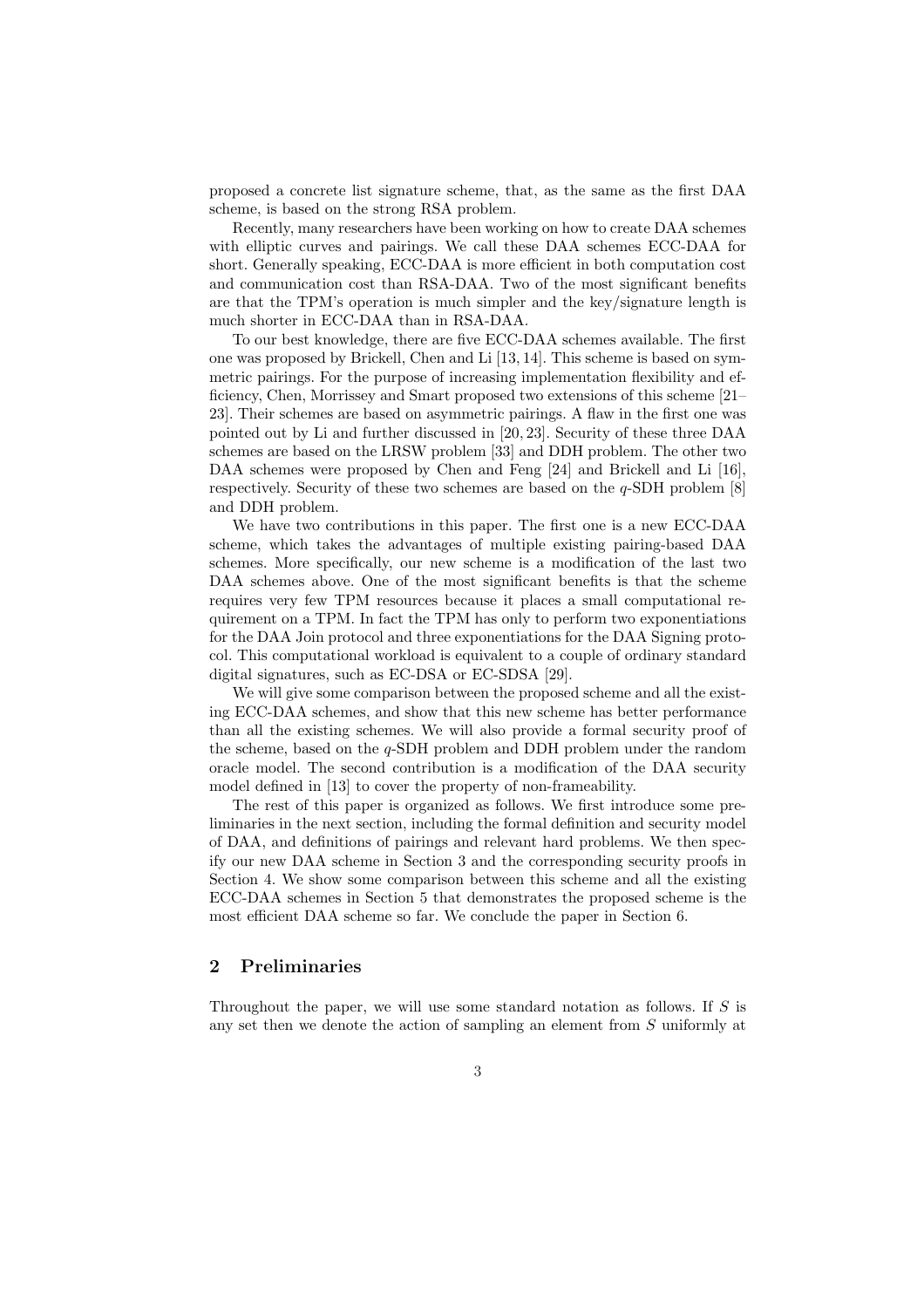random and assigning the result to the variable x as  $x \leftarrow S$ . If A is any algorithm then we denote the action of obtaining x by running A on inputs  $y_1, \ldots, y_n$  as  $x \leftarrow A(y_1, \ldots, y_n)$ . We denote concatenation of two date strings x and y as  $x||y$ . We write  $\{0,1\}^{\ell}$  for the set of binary strings of length  $\ell$  and  $\{0,1\}^*$  for the set of binary strings of arbitrary length.

### 2.1 Formal definition and security model of DAA

We recall the formal definition of DAA and modify the DAA security model described in [13] by adding the property of non-frameability (as described in [7]) or called exculpability (as described in [1]), i.e., the dishonest issuer and signers together are unable to create a judge-accepted proof that an honest signer produced a certain valid signature  $\sigma_0$ , e.g. it can be linked to some given signature  $\sigma_1$  signed by the honest signer, unless this honest signer really did produce this signature  $\sigma_0$ .

A DAA scheme involves four types of players: a set of DAA issuers  $i_k \in$  $\mathfrak{I},$  TPM  $\mathfrak{m}_i \in \mathfrak{M},$  host  $\mathfrak{h}_i \in \mathfrak{H}$  and verifier  $\mathfrak{v}_j \in \mathfrak{V}$ . The index values,  $k, i, j$ , are polynomial.  $m_i$  and  $\mathfrak{h}_i$  form a computer platform in the trusted computing environment and share the role of a DAA signer. The following three cases are considered in the security model: (1) neither  $m_i$  nor  $\mathfrak{h}_i$  is corrupted by an adversary, (2) both of them are corrupted, and (3)  $\mathfrak{h}_i$  is corrupted but not  $\mathfrak{m}_i$ . Like in other DAA papers, we do not consider the case that  $m_i$  is corrupted but not  $\mathfrak{h}_i$ , because  $\mathfrak{m}_i$  plays a principal role of the signer, i.e. holding the private signing key. Throughout the paper, for the purpose of simplicity, we may omit some of the index values if it does not occur any confusion; for example, we make use of i instead of  $i_k$ .

A DAA scheme  $\mathcal{D}A\mathcal{A} =$  (Setup, Join, Sign, Verify, Link) consists of the following five polynomial-time algorithms and protocols:

- Setup: On input of a security parameter  $1<sup>t</sup>$ , i uses this randomized algorithm to produce a pair (isk, par), where isk is the issuer's secret key, and par is the global public parameters for the system, including the issuer's public key ipk, a description of a DAA credential space C, a description of a finite message space M and a description of a finite signature space  $\Sigma$ . We will assume that par are publicly known so that we do not need to explicitly provide them as input to other algorithms.
- Join: This protocol, run between a signer  $(\mathfrak{m}_i, \mathfrak{h}_i)$  and an issuer i, consists of two randomized algorithms, namely  $Join_t$  and  $Join_i$ .  $m_i$  uses  $Join_t$  to produce a pair ( $\texttt{tsk}_i$ , comm<sub>i</sub>), where  $\texttt{tsk}_i$  is the TPM's secret key and comm<sub>i</sub> is a commitment of  $\texttt{tsk}_i$ . On input of comm<sub>i</sub> and isk, i uses Join<sub>i</sub> to produce  $\texttt{cre}_i$ , which is a DAA credential associated with  $\text{tsk}_i$ . The value cre<sub>i</sub> is given to both  $\mathfrak{m}_i$  and  $\mathfrak{h}_i$ , but the value  $\texttt{tsk}_i$  is known to  $\mathfrak{m}_i$  only.
- Sign: On input of  $\text{tsk}_i$ , cre<sub>i</sub>, a basename  $\text{bsn}_j$  (the name string of  $\mathfrak{v}_j$  or a special symbol  $\perp$ ), and a message m that includes the data to be signed and the verifier's nonce  $n_V$  for freshness,  $m_i$  and  $\mathfrak{h}_i$  run this protocol to produce a randomized signature  $\sigma$  on m under  $(\texttt{tsk}_i, \texttt{cre}_i)$  associated with  $\textsf{bsn}_j$ . The basename  $bsn_i$  is used for controlling the linkability.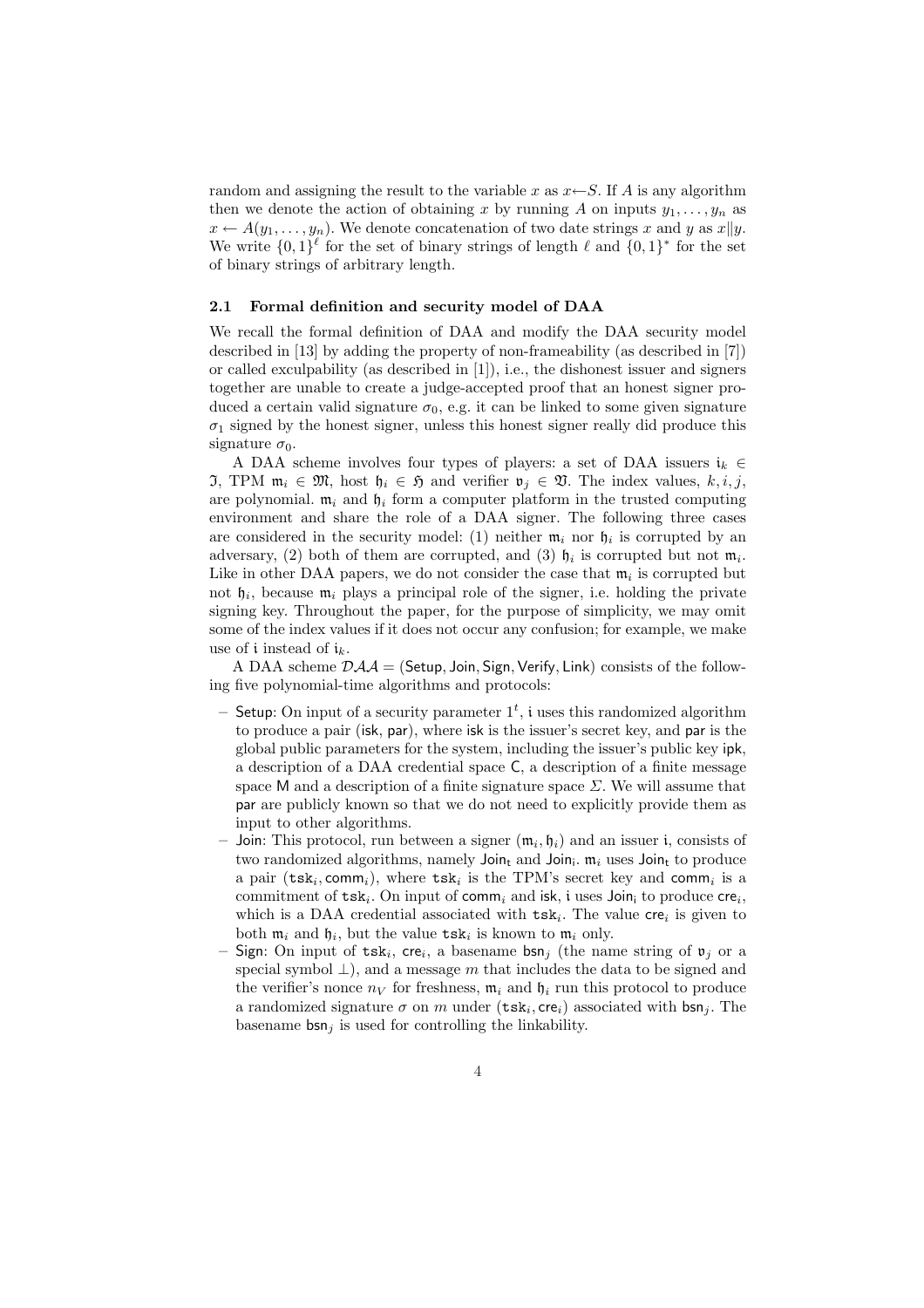- Verify: On input of m, bsn<sub>j</sub>, a candidate signature  $\sigma$  for m, and a set of rogue signers' secret keys RogueList,  $v_i$  uses this deterministic algorithm to return either 1 (accept) or 0 (reject). Note that how to build the set of RogueList is out the scope of the DAA scheme.
- Link: On input of two signatures  $\sigma_0$  and  $\sigma_1$ ,  $\mathfrak{v}_i$  uses this deterministic algorithm to return 1 (linked), 0 (unlinked) or  $\perp$  (invalid signatures). Link will output ⊥ if, by using an empty RogueList (which means to ignore the rogue TPM check), either Verify( $\sigma_0$ ) = 0 or Verify( $\sigma_1$ ) = 0 holds. Otherwise, Link will output 1 if signatures can be linked or 0 if the signatures cannot be linked. Note that, unlike Verify, the result of Link is not relied on whether the corresponding  $\text{tsk} \in \text{Roguelist}$  or not.

In this security model, a DAA scheme must hold the notions of correctness, user-controlled-anonymity and user-controlled-traceability. They are defined as follows.

Correctness If both the signer and verifier are honest, that implies tsk<sub>i</sub>  $\notin$ RogueList, the signatures and their links generated by the signer will be accepted by the verifier with overwhelming probability. This means that the above DAA algorithms must meet the following consistency requirement. If

 $(isk, par) \leftarrow Setup(1<sup>t</sup>),$  $(\texttt{tsk}_i, \texttt{cre}_i) \leftarrow \textsf{Join}(\textsf{isk}, \textsf{par}), \text{ and}$  $(m_b, \sigma_b) \leftarrow \mathsf{Sign}(m_b, \mathsf{bsn}_j, \mathsf{tsk}_i, \mathsf{cre}_i, \mathsf{par})|_{b=\{0,1\}},$ 

then we must have

 $1 \leftarrow$  Verify $(m_b, \text{bsn}_j, \sigma_b, \text{par}, \text{Roguelist})|_{b=\{0,1\}}$  and  $1 \leftarrow \textsf{Link}(\sigma_0, \sigma_1, \textsf{par})|_{\textsf{bsn}_j \neq \perp}.$ 

User-Controlled-Anonymity The notion of user-controlled-anonymity is defined via a game played by a challenger  $\mathcal C$  and an adversary  $\mathcal A$  as follows:

- Initial: C runs Setup( $1<sup>t</sup>$ ) and gives the resulting isk and par to A. Alternatively,  $C$  receives par from  $A$  with a request for initiating the game, and then verifies the validation of the par by checking whether each element of the par is in the right groups or not.
- Phase 1:  $\mathcal C$  is probed by  $\mathcal A$  who makes the following queries:
	- Sign. A submits a signer's identity ID, a basename bsn (either  $\perp$  or a data string) and a message m of his choice to  $\mathcal{C}$ , who runs Sign to get a signature  $\sigma$  and responds with  $\sigma$ .
	- Join. A submits a signer's identity ID of his choice to C, who runs  $Join_t$ with  $A$  to create tsk and to obtain cre from  $A$ .  $C$  verifies the validation of cre and keeps tsk secret.
	- Corrupt. A submits a signer's identity ID of his choice to  $\mathcal{C}$ , who responds with the value tsk of the signer.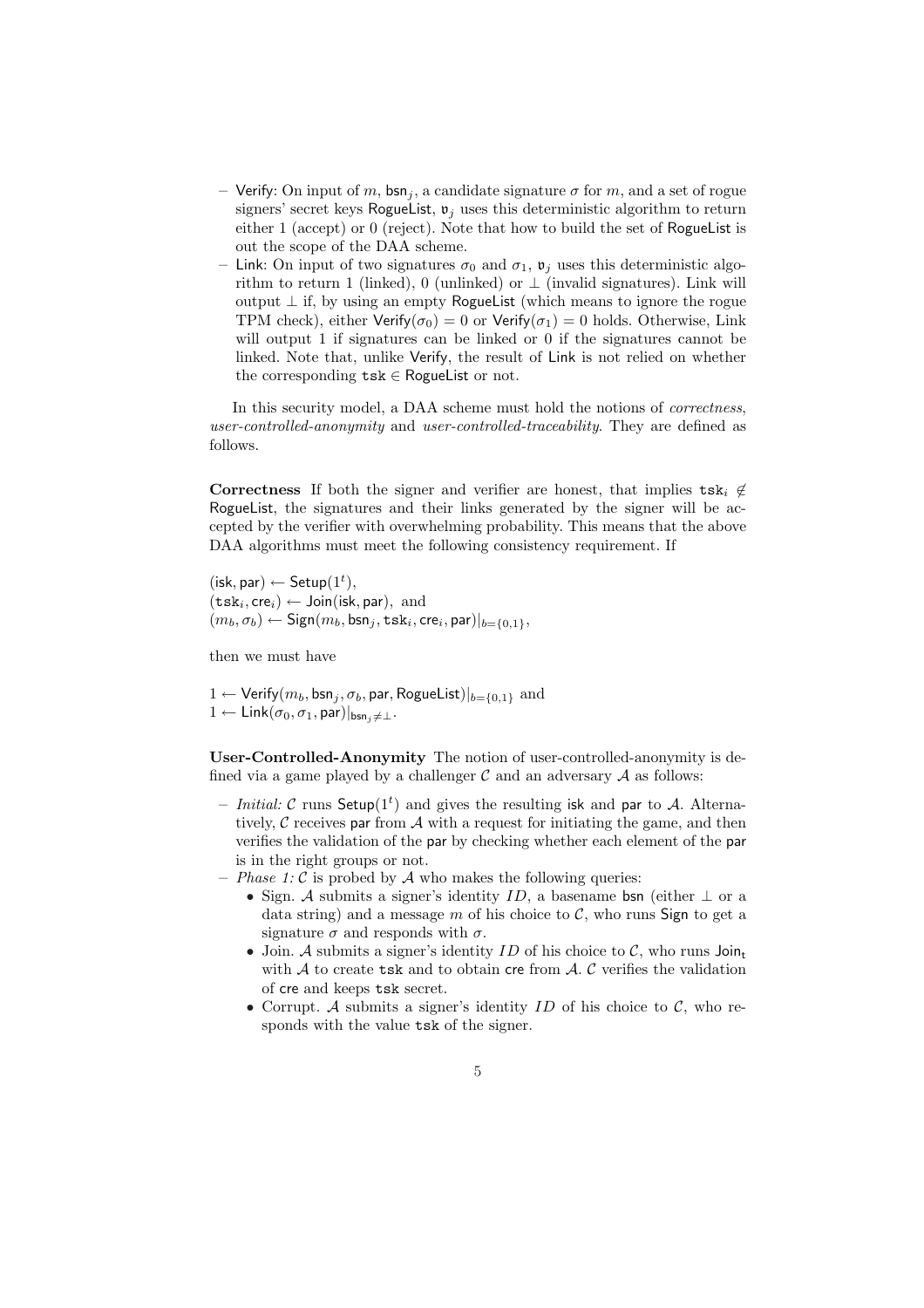- *Challenge:* At the end of Phase 1, A chooses two signers' identities  $ID_0$  and  $ID_1$ , a message m and a basename bsn of his choice to C. A must not have made any Corrupt query on either  $ID_0$  or  $ID_1$ , and not have made the Sign query with the same bsn if bsn  $\neq \perp$  with either  $ID_0$  or  $ID_1$ . To make the challenge, C chooses a bit b uniformly at random, signs  $m$  associated with bsn under (tsk<sub>b</sub>, cre<sub>b</sub>) to get a signature  $\sigma$  and returns  $\sigma$  to A.
- Phase 2: A continues to probe C with the same type of queries that it made in Phase 1. Again, it is not allowed to corrupt any signer with the identity either  $ID_0$  or  $ID_1$ , and not allowed to make any Sign query with bsn if bsn  $\neq \perp$  with either  $ID_0$  or  $ID_1$ .
- $-$  Response:  $A$  returns a bit  $b'$ . We say that the adversary wins the game if  $b=b'.$

**Definition 1.** Let  $A$  denote an adversary that plays the game above. We denote by  $\mathbf{Adv}[\mathcal{A}_{\mathcal{D}\mathcal{A}\mathcal{A}}^{anon}] = |\mathbf{Pr}[b' = b] - 1/2|$  the advantage of A in breaking the usercontrolled-anonymity of DAA. We say that a DAA scheme is user-controlledanonymous if for any probabilistic polynomial-time adversary  $A$ , the quantity  $\mathbf{Adv}[\mathcal{A}_{\mathcal{D}\mathcal{A}\mathcal{A}}^{anon}]$  is negligible.

Note that a value is *negligible* means this value is a function  $\epsilon(t)$ , which is said to be negligible in the parameter t if  $\forall c \geq \mathbb{Z}_{>0} \exists t_c \in \mathbb{R}_{>0}$  such that  $\forall t > t_c, \epsilon(t) < t^{-c}.$ 

User-Controlled-Traceability The notion of User-Controlled-Traceability is defined via a game played by a challenger  $\mathcal C$  and an adversary  $\mathcal A$  as follows:

- Initial: There are two initial cases. In Initial Case 1. C executes  $\mathsf{Setup}(1^t)$ and gives the resulting par to A, and C keeps is k secret. In Initial Case 2. C receives par from A and does not know the value of isk.
- Probing:  $\mathcal C$  is probed by  $\mathcal A$  who makes the following queries:
	- Sign. The same as in the game of user-controlled-anonymity.
	- Semi-sign. A submits a signer's identity ID along with the data transmitted from  $\mathfrak{h}_i$  to  $\mathfrak{m}_i$  in Sign of his choice to  $\mathcal{C}$ , who acts as  $\mathfrak{m}_i$  in Sign and responds with the data transmitted from  $\mathfrak{m}_i$  to  $\mathfrak{h}_i$  in Sign.
	- Join. There are three join cases of this query; the first two are used associated with the Initial Case 1, and the last one is used associated with the Initial Case 2. Suppose that  $A$  does not use a single  $ID$  for more than one join case or more than one time.
		- ∗ Join Case 1: A submits a signer's identity ID of his choice to C, who runs Join to create tsk and cre for the signer, and finally  $\mathcal C$  sends cre to A and keeps tsk secret.
		- ∗ Join Case 2: A submits a signer's identity ID with a tsk value of his choice to  $\mathcal{C}$ , who runs **Join**; to create cre for the signer and puts the given tsk into the list of RogueList.  $C$  responds  $A$  with cre.
		- ∗ Join Case 3: A submits a signer's identity ID of his choice to C, who runs Join<sub>t</sub> with A to create tsk and to obtain cre from A. C verifies the validation of cre and keeps tsk secret.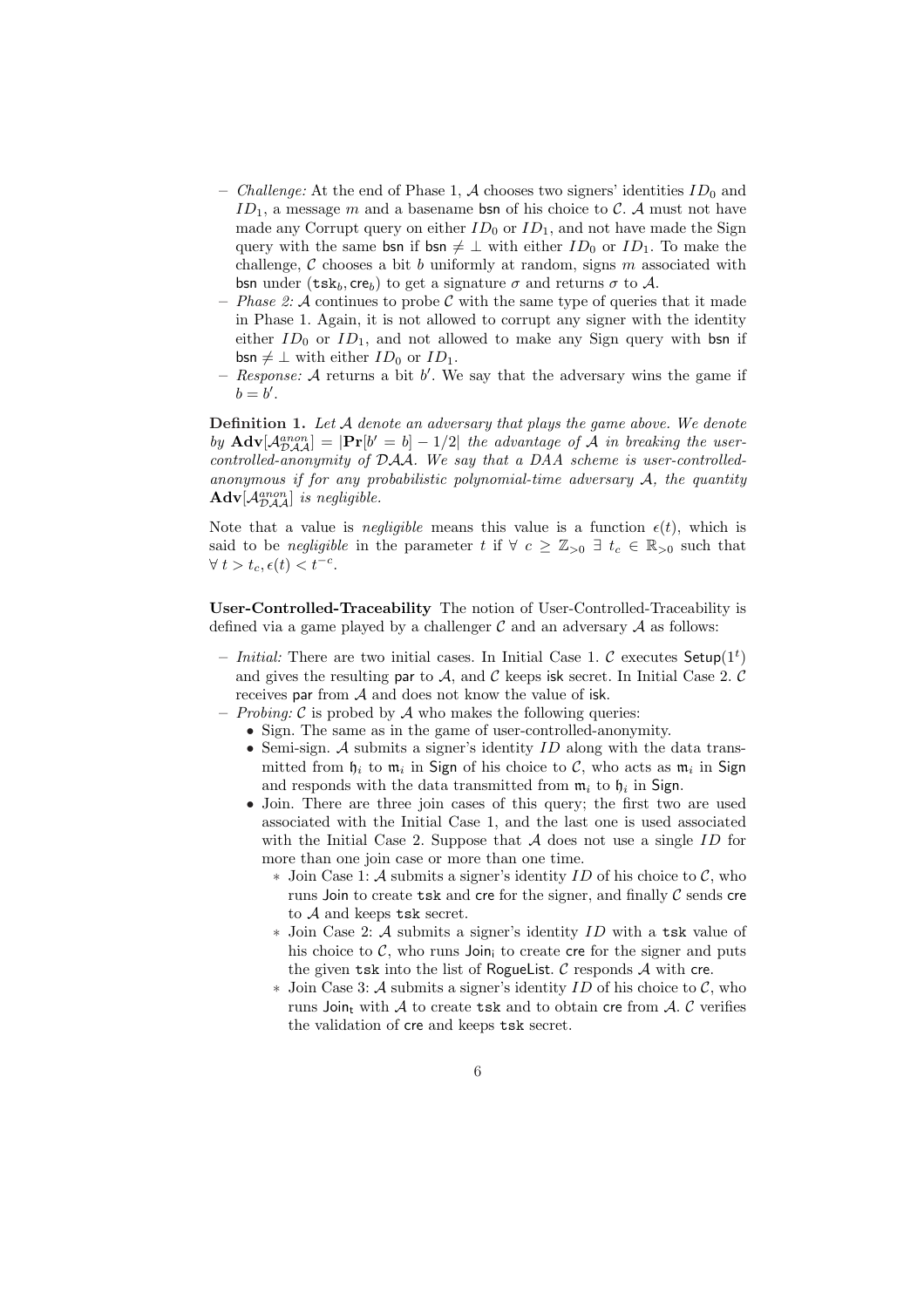- Corrupt. This is the same as in the game of user-controlled-anonymity, except that at the end  $\mathcal C$  puts the revealed tsk into the list of RogueList.
- Forge: A returns a signer's identity ID, a signature  $\sigma$ , its signed message m and the associated basename bsn. We say that the adversary wins the game if either of the following two situations is true:
	- 1. With the Initial Case  $1 \ (\mathcal{A}$  does not have access to isk),
		- (a) Verify $(m, bsn, \sigma, R$ ogueList) = 1 (accepted), but  $\sigma$  is neither a response of the existing Sign queries nor a response of the existing Semi-sign queries (partially); and/or
		- (b) In the case of  $bsn \neq \perp$ , there exists another signature  $\sigma'$  associated with the same identity and bsn, and the output of  $\text{Link}(\sigma, \sigma')$  is 0 (unlinked).
	- 2. With the Initial Case 2 ( $A$  knows isk), the same as the item  $(a)$ , in the condition that the secret key tsk used to create  $\sigma$  was generated in the Join Case 3 (i.e., A does not have access to tsk).

**Definition 2.** Let  $A$  be an adversary that plays the game above. We denote  $\mathbf{Adv}[\mathcal{A}_{\mathcal{D}\mathcal{A}\mathcal{A}}^{trace}] = \mathbf{Pr}[\mathcal{A} \text{ wins}]$  as the advantage that  $\mathcal{A}$  breaks the user-controlledtraceability of DAA. We say that a DAA scheme is user-controlled-traceable if for any probabilistic polynomial-time adversary  $A$ , the quantity  $\mathbf{Adv}[\mathcal{A}_{\mathcal{D}AA}^{trace}]$  is negligible.

Note that in the above game of the user-controlled-traceability, we allow the adversary to corrupt the issuer. This is an important difference from the game in [13], since it covers the requirement of non-frameability or called exculpabilty.

#### 2.2 Pairings and relevant hard problems

Our new DAA scheme is based on asymmetric pairings. As discussed in [21], it will avoid the poor security level scaling problem in symmetric pairings and allow one to implement the DAA scheme efficiently at hight security levels. Throughout we let  $\mathbb{G}_1 = \langle P \rangle$ ,  $\mathbb{G}_2 = \langle Q \rangle$  and  $\mathbb{G}_T$  be groups of large prime exponent  $p \approx 2^t$  for security parameter  $t$ . All the three groups will be written multiplicatively. If  $\mathbb G$ is some group then we use the notation  $\mathbb{G}^{\times}$  to mean the non-identity elements of G.

**Definition 3 (Pairing).** A pairing (or bilinear map) is a map  $\hat{t}$ :  $\mathbb{G}_1 \times \mathbb{G}_2 \rightarrow \mathbb{G}_T$ such that:

- 1. The map  $\hat{t}$  is bilinear. This means that  $\forall P, P' \in \mathbb{G}_1$  and  $\forall Q, Q' \in \mathbb{G}_2$  that  $- \hat{t}(P \cdot P', Q) = \hat{t}(P, Q) \cdot \hat{t}(P', Q) \in \mathbb{G}_T.$  $- \hat{t}(P,Q\cdot Q') = \hat{t}(P,Q) \cdot \hat{t}(P,Q') \in \mathbb{G}_T.$
- 2. The map  $\hat{t}$  is non-degenerate. This means that  $- \forall P \in \mathbb{G}_1^{\times} \exists Q \in \mathbb{G}_2 \text{ such that } \hat{t}(P,Q) \neq 1_{\mathbb{G}_T} \in \mathbb{G}_T.$  $- \forall Q \in \mathbb{G}_2^{\times} \exists P \in \mathbb{G}_1 \text{ such that } \hat{t}(P,Q) \neq 1_{\mathbb{G}_T} \in \mathbb{G}_T.$
- 3. The map  $\hat{t}$  is computable *i.e.* there exist some polynomial time algorithm to compute  $\hat{t}(P,Q) \in \mathbb{G}_T$  for all  $(P,Q) \in \mathbb{G}_1 \times \mathbb{G}_2$ .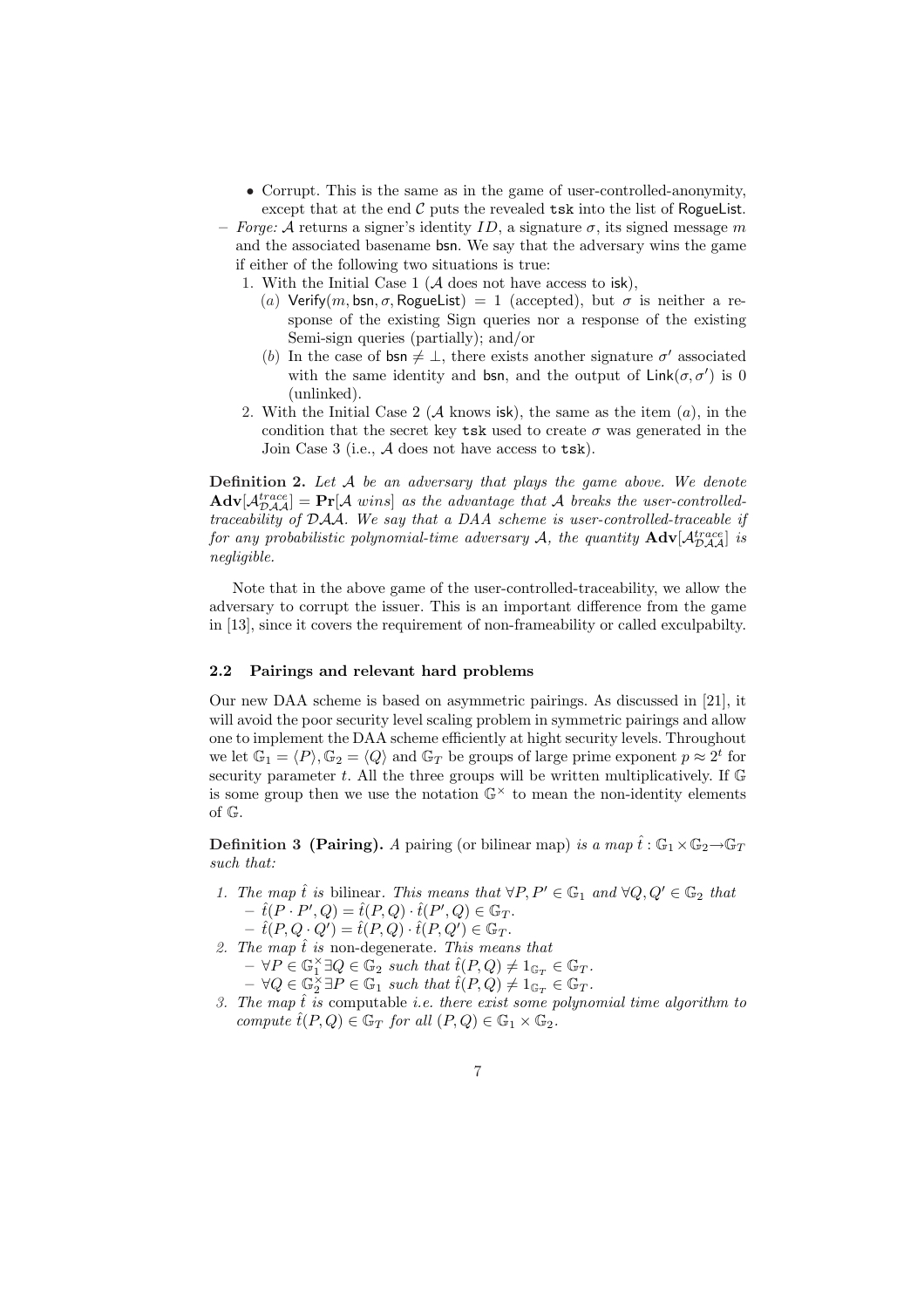Our DAA scheme is based on the pairing based signature scheme that is used by Delerablee-Pointcheval [25] as a group membership certificate and also mentioned by Boneh-Boyen-Shacham in [9] as an alternative group member credential. This scheme (called the BBS signature scheme in the later part of this paper) is given by the following triple of algorithms:

- **Example EXET** Exercrise R<sub>1</sub>,  $P_2 \leftarrow \mathbb{G}_1$ ,  $Q \leftarrow \mathbb{G}_2$  and  $x \leftarrow \mathbb{Z}_p^*$ , and compute X $\leftarrow$  $Q^x \in \mathbb{G}_2$ . The public key is the tuple  $(P_1, P_2, Q, X)$  and the private key is x.
- **Signing:** On input of a message  $m \in \mathbb{Z}_p$  the signer chooses  $e \leftarrow \mathbb{Z}_p$  and computes  $A \leftarrow (P_1 \cdot P_2^m)^{1/(x+e)} \in \mathbb{G}_1$ . The signature on m is  $\sigma \leftarrow (A, e)$ .
- Verification: To verify a signature  $\sigma$  on a message m the verifier checks whether  $\hat{t}(A, X \cdot Q^e) = \hat{t}(P_1 \cdot P_2^m, Q)$ .

The security of the above signature scheme is related to the hardness of the  $q$ -SDH problem introduced by Boneh and Boyen [8]. The  $q$ -SDH problem in  $(\mathbb{G}_1, \mathbb{G}_2)$  is defined as follows:

Definition 4 (q-SDH). Given a  $(q+2)$ -tuple  $(P,Q,Q^x,Q^{x^2},...,Q^{x^q}) \in \mathbb{G}_1 \times$  $\mathbb{G}_{2}^{q+1}$  as input output a pair  $(e, P^{1/(x+e)})$  where  $e \in \mathbb{Z}_{p}^{*}$ . An algorithm A has advantage  $\epsilon$  in solving q-SDH in  $(\mathbb{G}_1, \mathbb{G}_2)$  if

$$
P_r[\mathcal{A}(P,Q,Q^x,Q^{x^2},...,Q^{x^q}) = (e,P^{1/(x+e)})] \ge \epsilon,
$$

where the probability is over the random choice of generator Q in  $\mathbb{G}_2$  (with  $P \leftarrow$  $\psi(Q)$ , of x in  $\mathbb{Z}_p^*$  and of the random bits of A. We say that the  $(q, t, \epsilon)$ -SDH assumption holds in  $(\mathbb{G}_1, \mathbb{G}_2)$  if no t-time algorithm has advantage at least  $\epsilon$  in solving the q-SDH problem in  $(\mathbb{G}_1, \mathbb{G}_2)$ .

As the same as the DAA scheme in [23], our DAA scheme requires the DDH problem for  $\mathbb{G}_1$  to be hard. The formal definition of this problem is defined as follows:

**Definition 5** (G<sub>1</sub>-DDH). We define the  $\mathbf{Adv}_{\mathcal{A}}^{\mathrm{DDH}}(t)$  of an G<sub>1</sub>-DDH adversary A against the set of parameters  $(\mathbb{G}_1, \mathbb{G}_2, \mathbb{G}_T, P, Q, p, t)$  as

$$
|\Pr[x,y,z \leftarrow \mathbb{Z}_p; X \leftarrow xP, Y \leftarrow yP, Z \leftarrow zP; \mathcal{A}(\mathbb{G}_1, \mathbb{G}_2, \mathbb{G}_T, \hat{t}, P, Q, X, Y, Z, p) = 1] - \Pr[x,y \leftarrow \mathbb{Z}_p; X \leftarrow xP, Y \leftarrow yP; Z \leftarrow xyP; \mathcal{A}(\mathbb{G}_1, \mathbb{G}_2, \mathbb{G}_T, \hat{t}, P, Q, X, Y, Z, p) = 1] |
$$

We then say a tuple  $(\mathbb{G}_1, \mathbb{G}_2, \mathbb{G}_T, P, Q, p, \hat{t})$  satisfies the DDH assumption for  $\mathbb{G}_1$ if for any p.p.t. adversary A its advantage  $\mathbf{Adv}_{\mathcal{A}}^{\mathrm{DDH}}(t)$  is negligible in t.

Often this problem in the context of pairing groups is called the *external Diffie–* Hellman problem, or the XDH problem.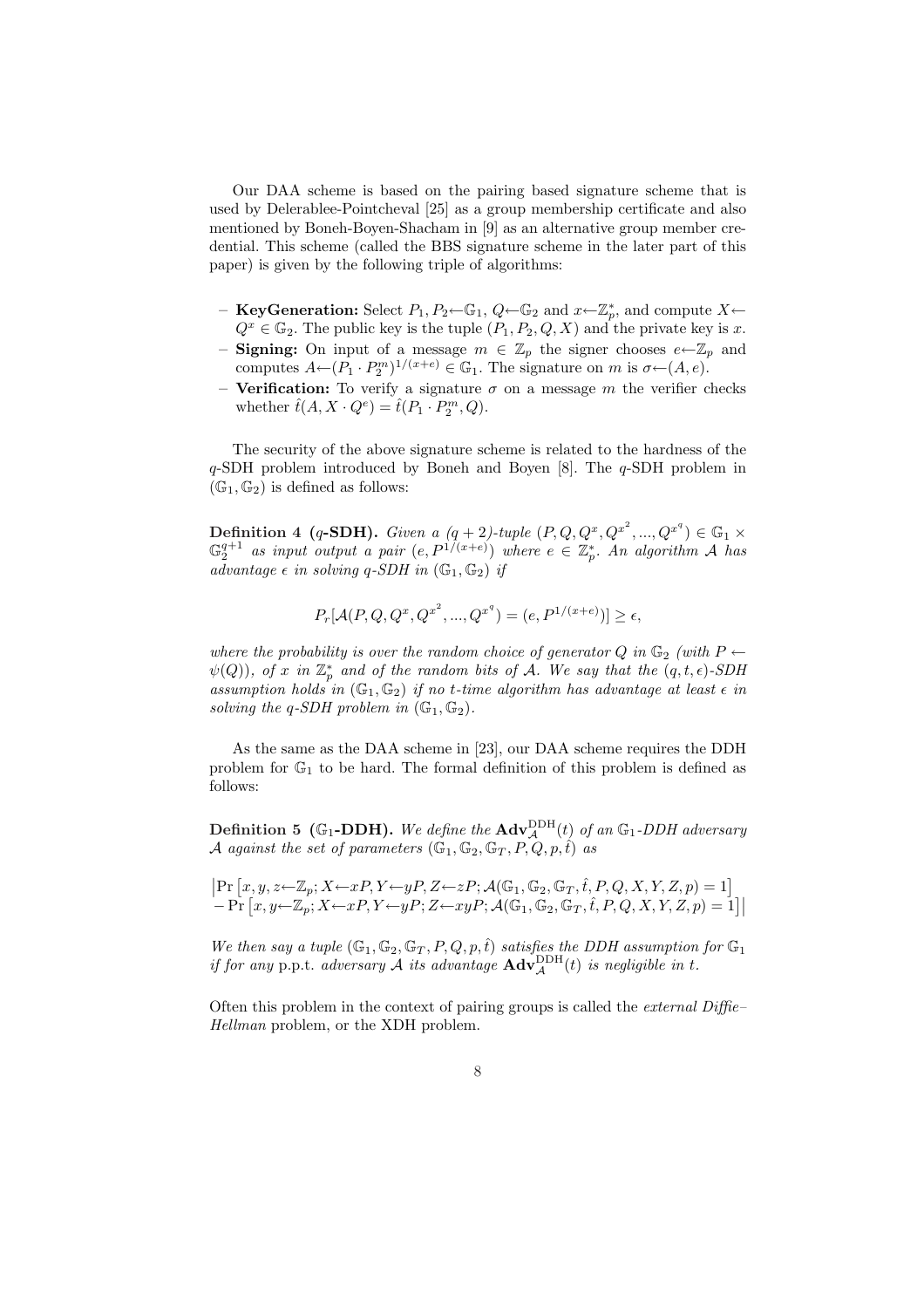# 3 The Proposed DAA Scheme

In this section, we give a detailed description of the new DAA scheme. Before proceeding we note a general point which needs to be born in mind for each of the following protocols and algorithms. Every group element received by any party needs to be checked that it lies in the correct group, and in particular does not lie in some larger group which contains the specified group. This is to avoid numerous attacks such as those related to small subgroups etc (e.g. [10, 32]). In asymmetric pairings this is particularly important since  $\mathbb{G}_1$  and  $\mathbb{G}_2$  can be considered as distinct subgroups of a large group G. If transmitted elements are actually in  $\mathbb{G}$ , as opposed to  $\mathbb{G}_1$  and  $\mathbb{G}_2$ , then various properties can be broken such as anonymity and linkability.

Hence, our security proofs implicitly assume that all transmitted group elements are indeed elements of the specified groups. For the situation under consideration, namely Type-III pairings [26], efficient methods for checking subgroup membership are given in [19]. Note, we do not count the cost of these subgroup checks in our performance considerations later on, as their relative costs can be quite dependent on the specific groups and security parameters under consideration.

### 3.1 The Setup Algorithm

On input of the security parameter  $1<sup>t</sup>$ , the setup algorithm executes the following:

- 1. Select three groups,  $\mathbb{G}_1, \mathbb{G}_2$  and  $\mathbb{G}_T$ , of sufficiently large prime order p along with a pairing  $\hat{t}: \mathbb{G}_1 \times \mathbb{G}_2 \mapsto \mathbb{G}_T$ . Select four random generators,  $P_1, P_2$ ,  $P_3$  and Q, such that  $\mathbb{G}_1 = \langle P_1 \rangle = \langle P_2 \rangle = \langle P_3 \rangle$  and  $\mathbb{G}_2 = \langle Q \rangle$  and compute  $T_1 = \hat{t}(P_1, Q), T_2 = \hat{t}(P_2, Q)$  and  $T_3 = \hat{t}(P_3, Q)$ . Select five hash functions  $H_1: \{0,1\}^* \mapsto \mathbb{Z}_p, H_2: \{0,1\}^* \mapsto \mathbb{Z}_p, H_3: \{0,1\}^* \mapsto \mathbb{G}_1, H_4: \{0,1\}^* \mapsto \mathbb{Z}_p$ and  $H_5: \{0,1\}^* \mapsto \mathbb{Z}_p$ .
- 2. For each issuer  $i \in \mathfrak{I}$ , select an integer  $x \leftarrow \mathbb{Z}_p$  and compute  $X = Q^x \in \mathbb{G}_2$ and  $T_4 = \hat{t}(P_3, X)$ . The issuer secret key isk is assigned to be x and the corresponding public key  $ipk$  is assigned to be X.
- 3. For each TPM  $m \in \mathfrak{M}$ , select a sufficiently large integer **DAAseed** at random (e.g. choose DAAseed from  $\{0,1\}^t$ ) and keep it inside of the TPM secretly.
- 4. Describe a DAA credential space C, a finite message space M and a finite signature space  $\Sigma$ . The spaces C and  $\Sigma$  will be defined in the Join protocol and Sign protocol respectively. The space M is dependent upon applications.
- 5. Finally, the system public parameters par are set to be  $(\mathbb{G}_1, \mathbb{G}_2, \mathbb{G}_T, p, \hat{t})$ ,  $P_1, P_2, P_3, Q, T_1, T_2, T_3, T_4, H_1, H_2, H_3, H_4, H_5$ , ipk) together with C, M and  $\Sigma$ , and are published.

The group order p is selected so that solving the  $\mathbb{G}_1$ -DDH problem or the q-SDH problem takes time  $2^t$ . The three generators  $P_1$ ,  $P_2$ ,  $P_3$  are selected so that the discrete logarithm relation between each other, e.g.  $\log_{P_1} P_2$ , is unknown. Including the four pairing values,  $T_1$ ,  $T_2$ ,  $T_3$  and  $T_4$ , in the published par is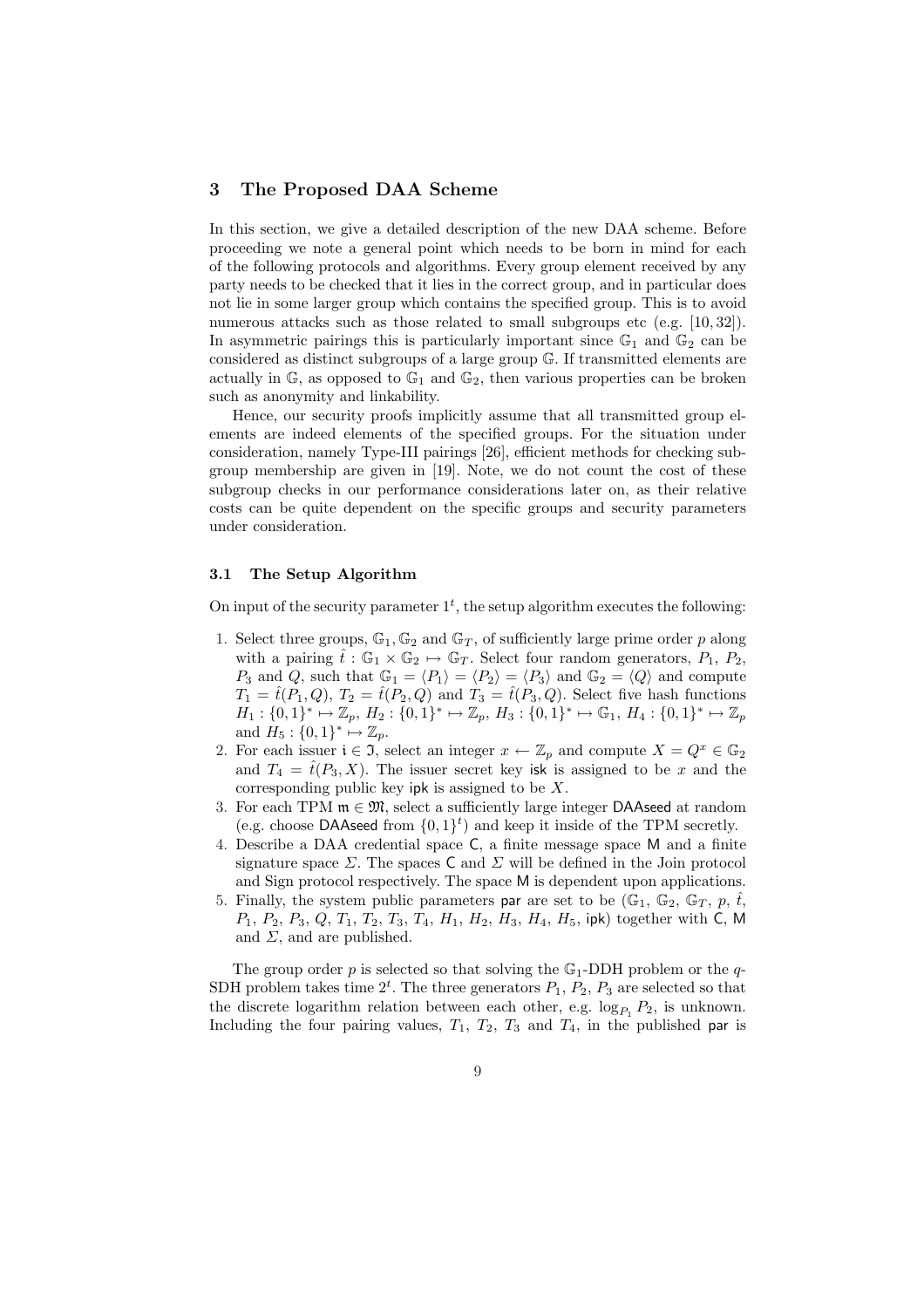optional; alternatively these values are computed by hosts and verifiers. To make sure these four values are formed correctly, it is recommended that each host and verifier should compute them once before storing them with other values of par.

We do not specify that issuers supply a proof of correctness of their public keys, i.e. that they know the underlying secret key value, or that a given user checks the correctness of the issuer public keys. Instead, during the join protocol, the correctness of issuer public keys are verified for any DAA credential issued by a given issuer. Also during the verification algorithm, the correctness of issuer public keys are verified for any signature produced from such a credential issued by a given issuer.

The value DAAseed is created by a given TPM and never leave the TPM. We assume that prior to any system setup each TPM has its private endorsement key SK embedded into it and that each issuer has access to the corresponding public endorsement key PK. This key pair is used to build up an authentic channel between the TPM and issuer in the following Join protocol.

#### 3.2 The Join Protocol

This protocol is run between a given TPM  $\mathfrak{m} \in \mathfrak{M}$ , the corresponding Host  $\mathfrak{h} \in \mathfrak{H}$  and an Issuer  $\mathfrak{i} \in \mathfrak{I}$ . We first give an overview of how a general Join protocol proceeds. There are 3 main stages to a Join protocol. First the TPM m generates a DAA secret  $f \in \mathbb{Z}_p$  using the value  $K_I$  provided by the issuer, an account number cnt provided by the host and its internal secret seed DAAseed<sup>1</sup>. The TPM then computes a commitment on this value, i.e.  $F = P_2^f \in \mathbb{G}_2$ , along with a proof of possession of this value, i.e.  $(v, w)$ , and passes the commitment and proof to its Host who adds these to a list of commitments and forwards them to the Issuer. In the second stage the issuer performs some checks on the commitment and proof it receives and, if these correctly verify, computes a credential, cre, and then sends it to the host. The final stage of a Join protocol is the Host verifies the correctness of the credential.

We note that one of the reasons why our DAA scheme is more efficient than the DAA schemes in [16, 24] is that we make use of a simplified construction of the DAA credential cre. In our scheme cre =  $(A, e)$  where  $A = (P_1 \cdot P_2^f)^{1/(x+e)}$ , but in the both schemes of [16, 24],  $\mathsf{cre} = (A, e, y)$  where  $A = (P_1 \cdot P_2^f \cdot P_3^y)^{1/(x+e)}$ and the value  $y$  is contributed by both the TPM and Issuer. Our security proof in Section 4 will show that our cre construction is sufficient for achieving required security features of the new scheme.

Our protocol proceeds as shown in Figure 1. The following notes should be kept in mind when examining this protocol.

<sup>&</sup>lt;sup>1</sup> In this paper, we refer the value  $K_I$  as the identifier of the issuer i. Note that for a given issuer a TPM could compute many values of  $f$ , dependent on the values of  $K_I$ and cnt. The purpose of using  $K_I$  and cnt can be found in [11, 12].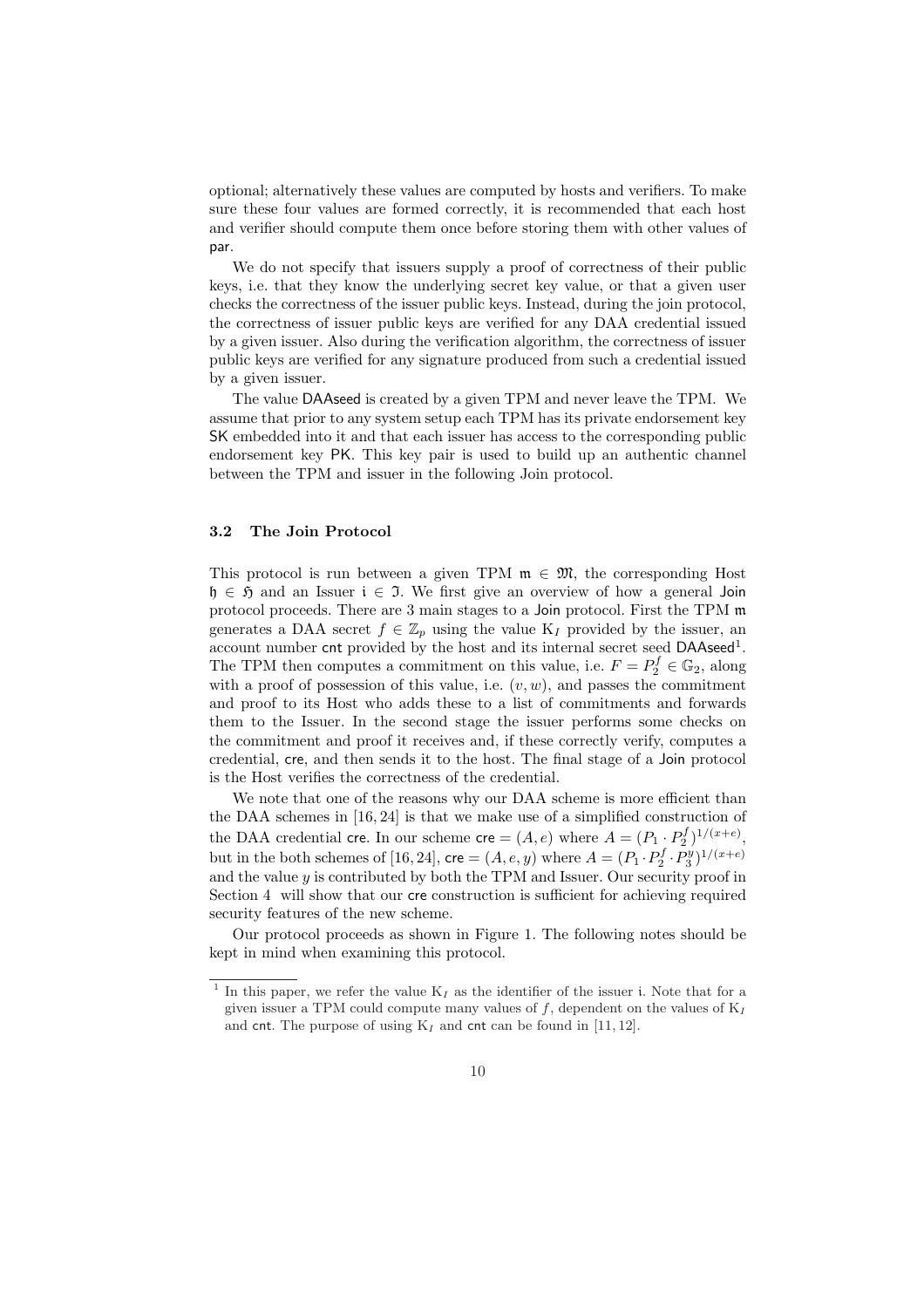| TPM(m)                                                                              |      | Host $(h)$                       |               | Issuer(i)                                           |
|-------------------------------------------------------------------------------------|------|----------------------------------|---------------|-----------------------------------------------------|
|                                                                                     |      |                                  |               | $n_I \leftarrow \{0,1\}^t$                          |
| $str \leftarrow X    P_1    P_2    P_3    Q    n_I$                                 | req  |                                  | $_{\rm{req}}$ | $req \leftarrow n_I$                                |
| $f \leftarrow H_1(DAAseed  ent  K_I)$                                               |      |                                  |               |                                                     |
| $u \leftarrow \mathbb{Z}_n$                                                         |      |                                  |               |                                                     |
| $F \leftarrow P_2^f$ ; $U \leftarrow P_2^u$                                         |      |                                  |               |                                                     |
| $v \leftarrow H_2(\mathsf{str}    F    U)$                                          |      |                                  |               |                                                     |
| $w \leftarrow u + f \cdot v \pmod{p}$                                               |      |                                  |               |                                                     |
| comm $\leftarrow$ ( <i>F</i> , <i>v</i> , <i>w</i> , <i>n</i> <sub><i>I</i></sub> ) | comm |                                  | comm          | If $n_I \notin \{ \text{req} \}$ , or               |
|                                                                                     |      |                                  |               | $U' \leftarrow P_2^w \cdot F^{-v}$                  |
|                                                                                     |      |                                  |               | $str \leftarrow X    P_1    P_2    P_3    Q    n_I$ |
|                                                                                     |      |                                  |               | $v \neq H_2(\text{str}    F    U')$                 |
|                                                                                     |      |                                  |               | then abort                                          |
|                                                                                     |      |                                  |               | $e \leftarrow \mathbb{Z}_p$                         |
|                                                                                     |      |                                  |               | $A \leftarrow (P_1 \cdot F)^{1/(x+e)}$              |
|                                                                                     |      | If $\hat{t}(A, X \cdot Q^e)$ cre |               | $\mathsf{cre}\leftarrow(A,e)$                       |
|                                                                                     |      | $\neq \hat{t}(P_1 \cdot F, Q)$   |               |                                                     |
|                                                                                     |      | then abort                       |               |                                                     |

Fig. 1. The Join Protocol

- We note that the nonce  $n_l$  on which the proof  $(v, w)$  is generated must be one that was sent out by the issuer. The host reminds the issuer of the value of  $n_I$  it was sent in comm<sub>req</sub> and the issuer then checks this against its records.
- The triple  $(F, v, w)$  is essentially a proof of knowledge of the discrete logarithm of the value  $F$ . In contrast with the RSA-DAA schemes [11, 27] we do not require a relatively complicated proof of knowledge of the correctness of a given commitment. Instead, the proof of knowledge is provided by a very efficient Schnorr signature [36] on the value  $F$  computed using the secret key f. This is the same as in some existing pairing-based DAA schemes [13, 21, 23].
- The communication between the TPM and issuer is via the host. However, this communication must be authentic, that we mean the issuer must be sure that he only creates the DAA credential for a genuine TPM. An authentic channel between the TPM and issuer can be built by using the TPM endorsement key pair (SK, PK). We suggest using the same mechanism as in the RSA-DAA scheme [11, 38] to achieve this.
- The credential computed by the issuer  $\mathfrak i$  is the BBS signature on the value  $f$ signed in a blind manner, that we mean the issuer i does not known this value, although i is convinced of the possession of f from verifying its commitment. Once a credential is issued from i, the Host  $\mathfrak{h}_i$  verify that this credential is correctly formed.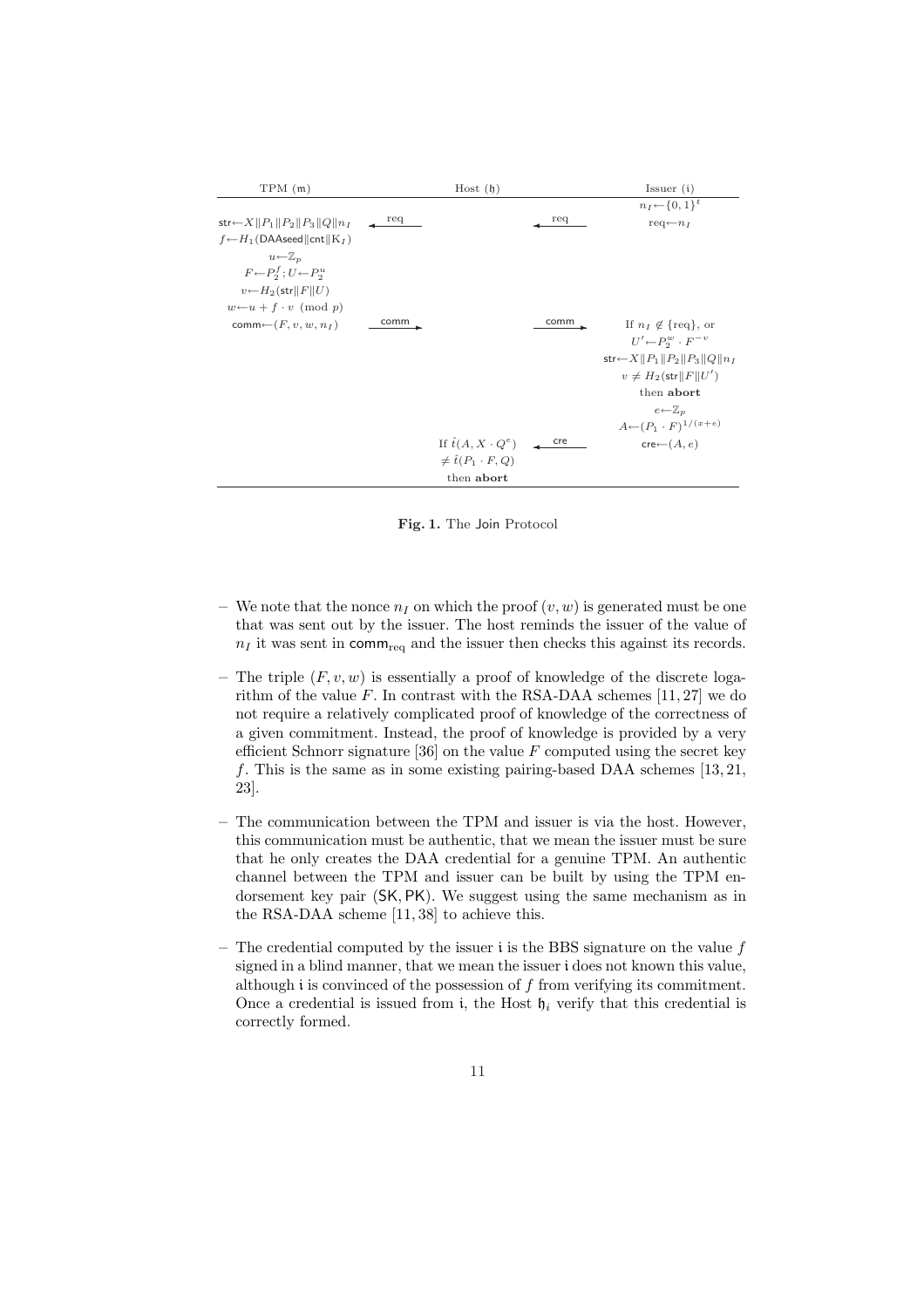#### 3.3 The Sign Protocol

This protocol is run between a given TPM  $\mathfrak{m} \in \mathfrak{M}$  and the corresponding Host  $\mathfrak{h} \in \mathfrak{H}$ . During the protocol m and  $\mathfrak{h}$  work together to produce a DAA signature on some message. The signature should prove knowledge of a discrete logarithm f, knowledge of a valid credential cre and that this credential was computed for the same value f by a given Issuer  $i \in \mathfrak{I}$ . We note that the Host will know a lot of the values needed in the computation and will be able to take on a lot of the computational workload. However, if the TPM has not had its secret  $f$  published (i.e. it is not a rogue module) then the Host  $\mathfrak h$  will not know f and will be unable to compute the whole signature without the aid of the TPM. Therefore, we say that the TPM is the real signer and the Host is a helper.

| TPM(m)                                             |                       | Host $(h)$                                                                    |
|----------------------------------------------------|-----------------------|-------------------------------------------------------------------------------|
|                                                    |                       | $msg \in M$                                                                   |
|                                                    |                       | If bsn = $\perp$ then $J \leftarrow \mathbb{G}_1$                             |
|                                                    |                       | else $J \leftarrow H_3$ (bsn)                                                 |
|                                                    |                       | Either $n_V \leftarrow \{0, 1\}^t$ or receive                                 |
|                                                    |                       | $n_V \in \{0,1\}^t$ from the verifier                                         |
|                                                    |                       | $str \leftarrow X    P_1    P_2    P_3    Q    n_V$                           |
|                                                    |                       | $a, r_a, r_e, r_{ae} \leftarrow \mathbb{Z}_p$                                 |
|                                                    |                       | $R \leftarrow A \cdot P_3^a$                                                  |
|                                                    |                       | $\hat{S} \leftarrow T^{r_e} \cdot T_3^{a \cdot r_e + r_{ae}} \cdot T_4^{r_a}$ |
| $r_f \leftarrow \mathbb{Z}_p$                      | $h, J, \hat{S}$ , msg | $h \leftarrow H_4(\text{str}  R)$                                             |
| $K \leftarrow J^f : L \leftarrow J^{rf}$           |                       |                                                                               |
| $S \leftarrow \hat{S} \cdot T_{2}^{rf}$            |                       |                                                                               |
| $n_T \leftarrow \{0,1\}^t$                         |                       |                                                                               |
| $c \leftarrow H_5(h  J  K  L  S  \text{msg}  n_T)$ |                       |                                                                               |
| $s_f \leftarrow r_f + f \cdot c \pmod{p}$          | $(K, c, s_f, n_T)$    | $s_a = r_a + a \cdot c \pmod{p}$                                              |
|                                                    |                       | $s_e = r_e - e \cdot c \pmod{p}$                                              |
|                                                    |                       | $s_{ae} = r_{ae} + a \cdot e \cdot c \pmod{p}$                                |
|                                                    |                       | $\sigma \leftarrow (R, J, K, c, s_f, s_a, s_e, s_{ae})$                       |

Fig. 2. The Sign Protocol

The protocol then proceeds as in Figure 2, so as to produce the signature  $\sigma$ . We note that in this scheme, the Host h precomputes  $T = \hat{t}(A, Q)$  and stores it as a long-term parameter. In Table 1 of Section 5, we do not list this pairing computation in the signing computational cost since it will only be computed once.

Again we provide some notes as to the rationale behind some of the steps:

– We let msg denote the message to be signed. As the same as in the original DAA scheme [11], msg is presented as  $b||\text{msg}'$  where  $b = 0$  means that the message msg' is generated by the TPM and  $b = 1$  means that msg' was input to the TPM by the Host. In the case that msg' is generated by the TPM,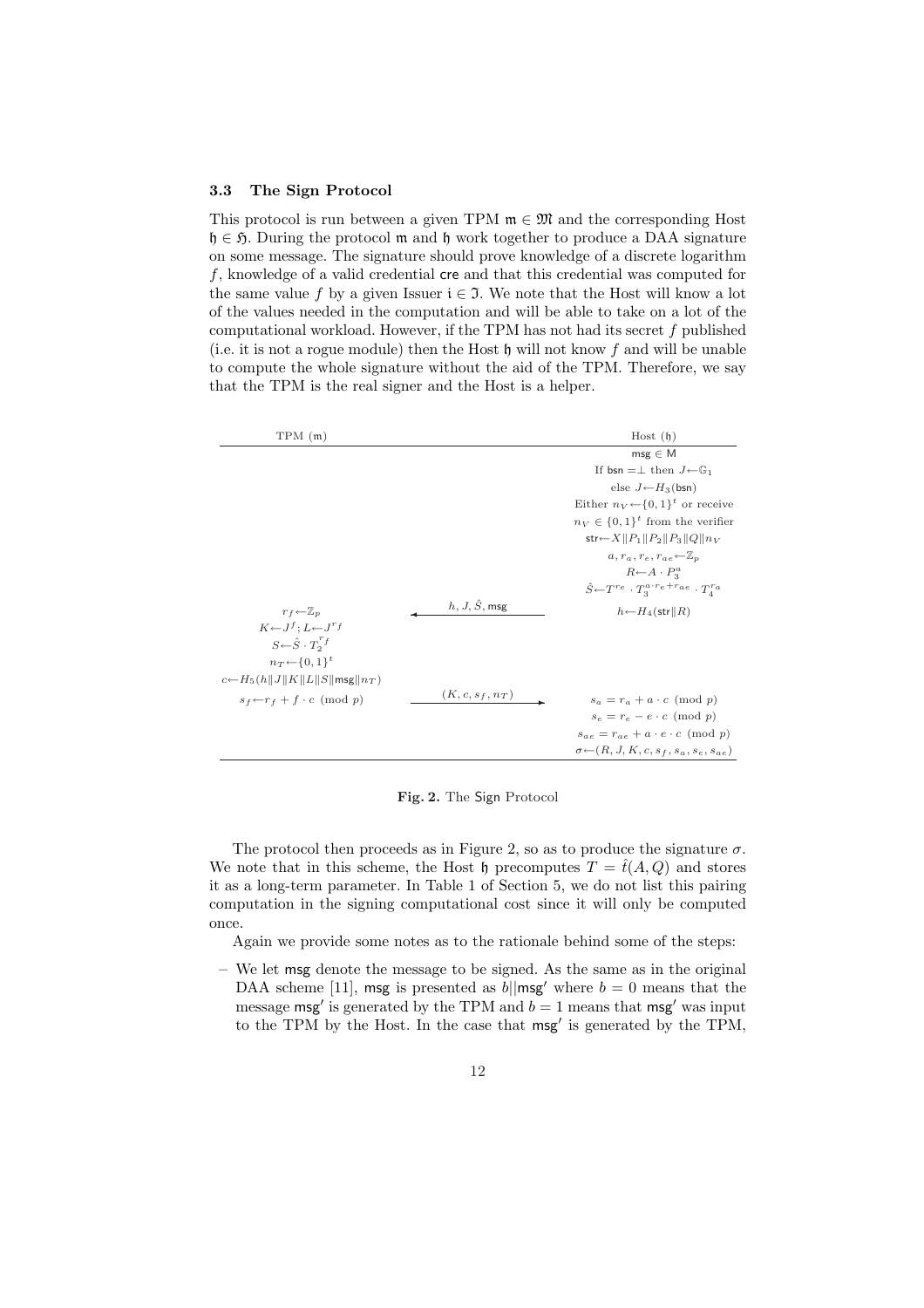for example, the TPM creates a cryptographic key, called an Attestation Identity Key (AIK), and forms its public key and relevant public system parameters as msg'. A DAA signature on an AIK is used as a self-certificate. For the purpose of this paper, we leave the specific details of how such signed messages are created by the TPM as an implementation detail. If msg' is not generated by the TPM, it may either be chosen/selected by the Host, or passed to the Host by the verifier. We let bsn denote the base name, that may either be chosen/selected by the Host, or passed to the Host by the verifier.

- During the run of the protocol two nonces are used: one from the verifier  $n_V$ and one from the TPM  $n<sub>T</sub>$ . In most applications of the Sign protocol, the signature is generated as a request from the verifier, and the verifier supplies its own value of  $n_V$ , to protect against replays of previously requested signatures. If a signature is produced in an off-line manner we allow the Host to generate its own value of  $n<sub>V</sub>$ . These are used to ensure each signature is different from previous signatures and to ensure no adversarially controlled TPM and Host pair, or no honest TPM and adversarially controlled Host, can predict or force the value of a given signature.
- We note that the correctness of the protocol holds because of the following equation:

$$
\begin{array}{l} S = \hat{S} \cdot T_{2}^{r_{f}} \\ = T^{r_{e}} \cdot T_{3}^{a \cdot r_{e} + r_{ae}} \cdot T_{4}^{r_{a}} \cdot T_{2}^{r_{f}} \\ = \hat{t}(A,Q)^{r_{e}} \cdot T_{3}^{a \cdot r_{e} + r_{ae}} \cdot T_{4}^{r_{a}} \cdot T_{2}^{r_{f}} \\ = (\hat{t}(A,Q) \cdot \hat{t}(P_{3},Q)^{a})^{r_{e}} \cdot T_{3}^{r_{ae}} \cdot T_{4}^{r_{a}} \cdot T_{2}^{r_{f}} \\ = (\hat{t}(A,Q) \cdot \hat{t}(P_{3},Q)^{a})^{r_{e}} \cdot T_{3}^{r_{ae}} \cdot T_{4}^{r_{a}} \cdot T_{2}^{r_{f}} \\ = \hat{t}(A \cdot P_{3}^{a},Q)^{r_{e}} \cdot T_{3}^{r_{ae}} \cdot T_{4}^{r_{a}} \cdot T_{2}^{r_{f}} \\ = \hat{t}(R,Q)^{r_{e}} \cdot T_{2}^{r_{f}} \cdot T_{4}^{r_{a}} \cdot T_{3}^{r_{ae}} \\ = \hat{t}(R,Q)^{s_{e} + e c} \cdot T_{2}^{s_{f} - f c} \cdot T_{4}^{s_{a} - a c} \cdot T_{3}^{s_{ae} - a e c} \\ = \hat{t}(R,Q)^{s_{e}} \cdot T_{2}^{s_{f}} \cdot T_{4}^{s_{a}} \cdot T_{3}^{s_{ae}} \cdot (\hat{t}(R,Q)^{-e} \cdot T_{2}^{f} \cdot T_{4}^{a} \cdot T_{3}^{a e})^{-c} \\ = \hat{t}(R,Q)^{s_{e}} \cdot T_{2}^{s_{f}} \cdot T_{4}^{s_{a}} \cdot T_{3}^{s_{ae}} \cdot (\hat{t}(R,X) \cdot \hat{t}(R,X)^{-1} \cdot \\ \hat{t}(R,Q)^{-e} \cdot T_{2}^{f} \cdot T_{4}^{a} \cdot T_{3}^{s_{ae}} \cdot (\hat{t}(R,X) \cdot \hat{t}(R,X)^{-1} \cdot T_{2}^{f} \cdot T_{4}^{a} \cdot T_{3}^{a e})^{-c} \\ = \hat{t}(R,Q)^{s_{e}} \cdot T_{2}^{s_{f}} \cdot T_{4}^{s_{a}} \cdot T_{3}^{s_{ae}} \cdot (\hat{t}(R,X) \cdot \hat{t}(R,X,Q^{e})^{-
$$

– Prior to running the protocol the Host decides if it wants  $\sigma$  to be linkable to other signatures produced for the same verifier. If it does not want the signature to be linkable to any existing or future signatures then it chooses  $bsn = \perp$ . If it decides that it wants the signature to be linked to some previously generated signatures with this verifier then it sets bsn to be the same as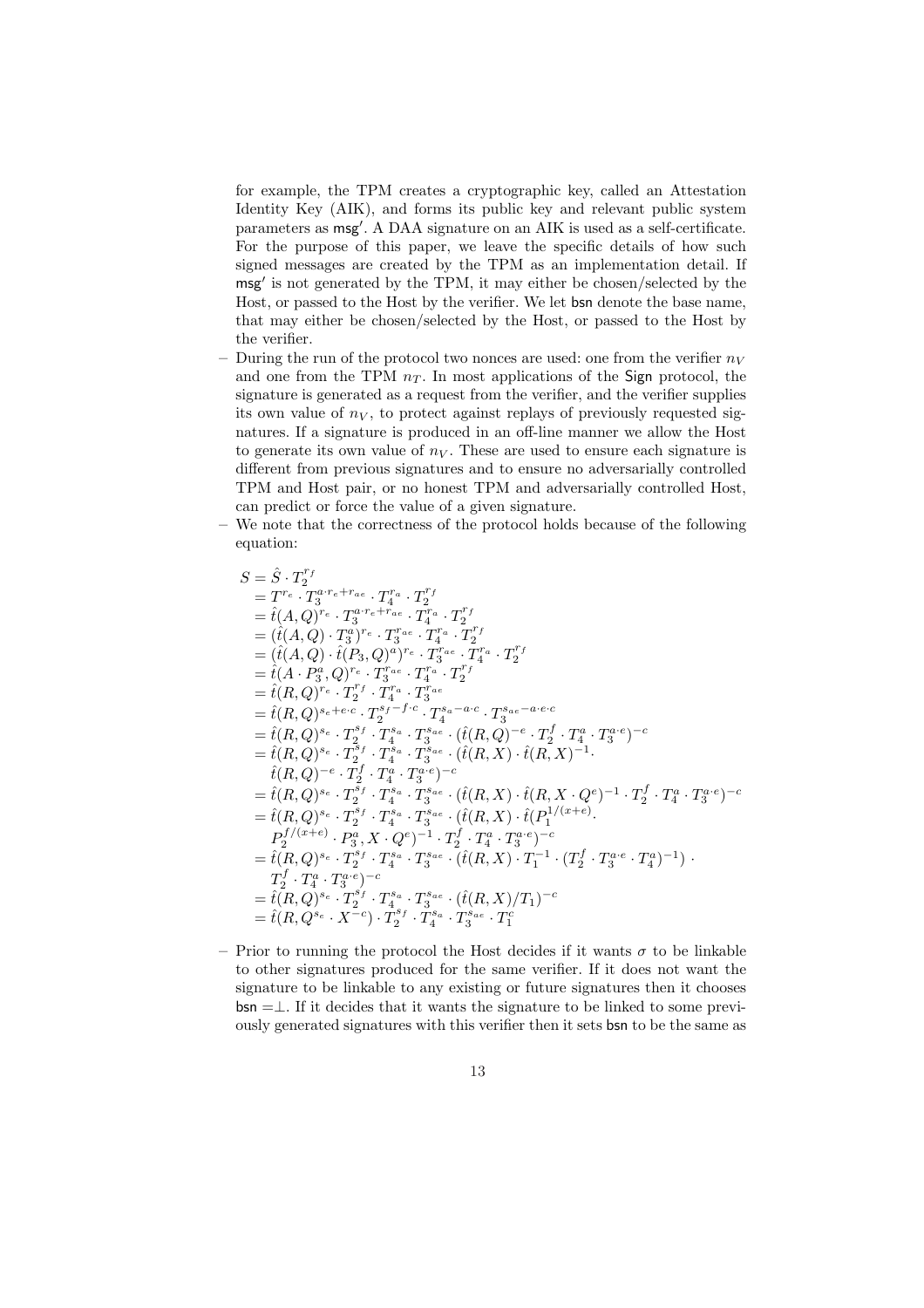that used for the signature it wants to link to. Otherwise, if the Host decides it may want future signatures to be able to be link to this one then it chooses a verifier bsn that it has not used before. In some real DAA applications, the Host and Verifier should reach an agreement on what type of bsn and which bsn should be used in the Sign protocol.

- The use of  $J$  and  $K$  allows the verifier to identify if the signature was produced by a rogue TPM by computing  $J^{f_i}$  for all  $f_i$  values on the RogueList and comparing these to  $K$ . This check is performed during the verification algorithm.
- The Host is trusted to keep anonymity because it is assumed that the Host has the motivation to protect privacy and also because the host can always disclose the platform identity anyway. However, the Host is not trusted to be honest for not trying to forge a DAA signature without the aid of TPM.

#### 3.4 The Verification Algorithm

This algorithm is run by a verifier **v**. Intuitively the verifier checks that a signature provided proves knowledge of a discrete logarithm  $f$ , checks that it proves knowledge of a valid credential issued by a given Issuer on the same value of  $f$ and that this value of  $f$  is not on the list of rogue values. We now describe the details of our Verify algorithm. On input of a signature  $\sigma = (R, J, K, c, s_f, s_g)$  $s_e, s_{ae}$ , two nonces  $(n_V, n_T)$ , a message msg, a basename bsn, an issuer public key  $ipk = X$  and the public system parameters par, this algorithm performs the following steps:

- 1. Check Against RogueList. If  $K = J^{f_i}$  for any  $f_i$  in the set of rogue secret keys then return reject.
- 2. Check J computation. If  $bsn \neq \perp$  and  $J \neq H_3(bsn)$  then return reject.
- 3. Verify Correctness of Proofs. This is done by performing the following sets of computations:

$$
-S' \leftarrow \hat{t}(R,Q^{s_e} \cdot X^{-c}) \cdot T_2^{s_f} \cdot T_4^{s_a} \cdot T_3^{s_{ae}} \cdot T_1^c.
$$

$$
- L' \leftarrow J^{s_f} \cdot K^{-c}.
$$

- $-$  str $\leftarrow$ X $\|P_1\|P_2\|P_3\|Q\|n_V$ .
- $h' \leftarrow H_4(\mathsf{str} || R).$

Finally if  $c \neq H_5$   $(h' \| J \| K \| L' \| S' \| \text{msg} \| n_T)$  return *reject* and otherwise return accept.

We note the verify algorithm ensures the bsn submitted with the signature is the one used by the TPM to compute  $K$  by checking  $J$  and  $K$  are correctly related to each other, and that  $J = H_3(\mathsf{bsn})$  for  $\mathsf{bsn} \neq \perp$ .

### 3.5 The Linking Algorithm

This algorithm is run by a given verifier  $\mathfrak{v}_i \in \mathfrak{V}$  which has a set of basenames  ${\{\mathsf{bsn}\}}_j$  in order to determine if a pair of signatures were produced by the same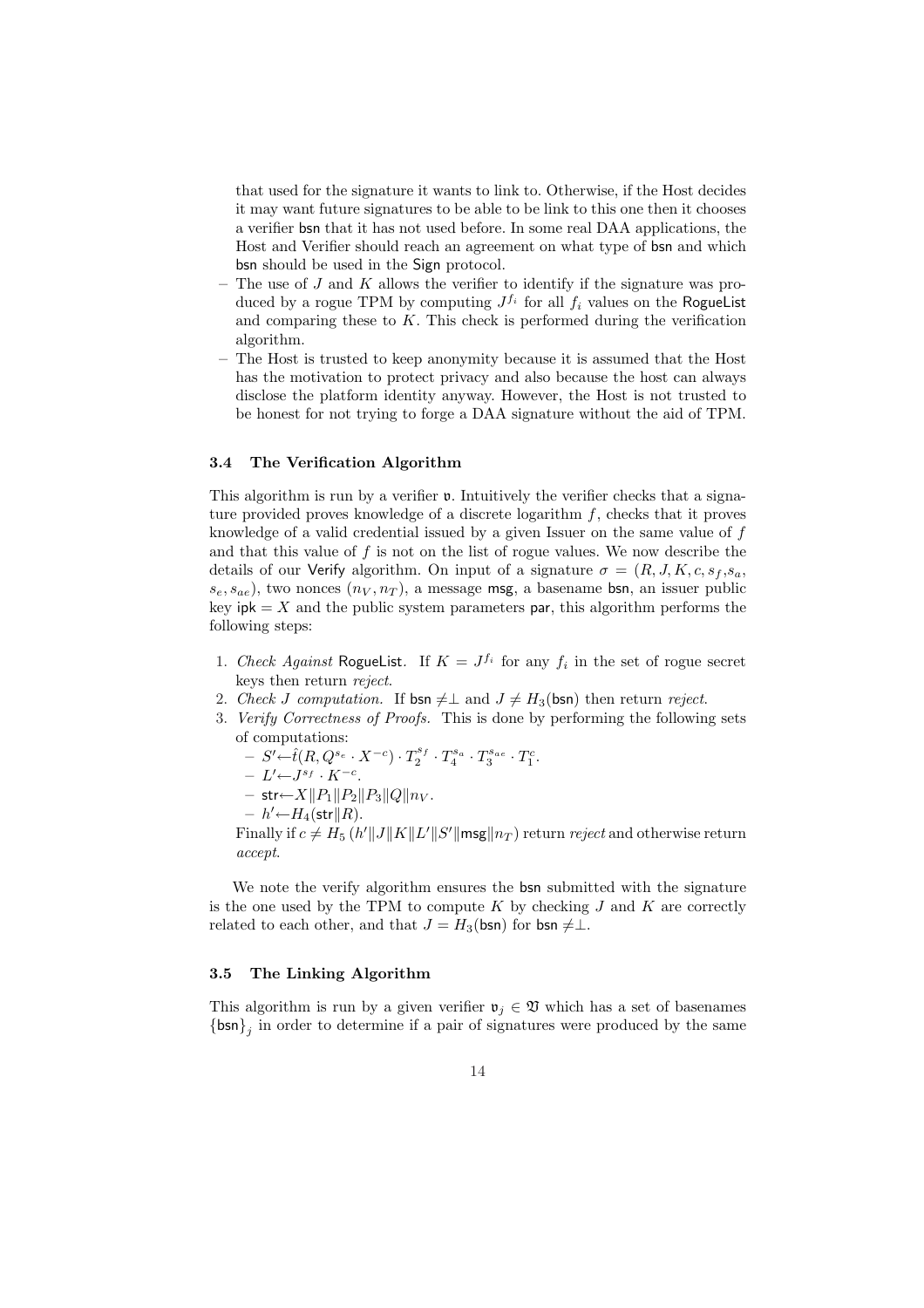TPM. This algorithm is the same as in the DAA schemes of [13, 23]. Signatures can only be linked if they were produced by the same TPM and the user wanted them to be able to be linked together. Formally, on input a tuple  $((\sigma_0, \mathsf{msg}_0), (\sigma_1, \mathsf{msg}_1), \mathsf{bsn}, \mathsf{ipk})$  the algorithm performs the following steps:

- 1. Verify Both Signatures. For each signature  $\sigma_b$ , for  $b \in \{0, 1\}$  the verifier runs the algorithm  $\mathsf{Verify}(\sigma_b, \, \mathsf{msg}_b, \, \mathsf{bsn}, \, \mathsf{ipk})$  and if either of these returns  $reject$ then the value  $\perp$  is returned.
- 2. Compare J and K values. If  $J_0 = J_1$  and  $K_0 = K_1$  then return linked, else return unlinked.

It may be the case that one or both signatures input to the Link algorithm have previously been received and verified by the verifier. Regardless of this we insist that the verifier re-verify these as part of the Link algorithm since the list of rogue TPM values may have been updated since the initial verification.

Also we note the condition that  $K_0 = K_1$  ensures only signatures produced with the same basename and internal  $f$  value can be linked together. Since both signatures correctly verify with bsn this means that in each case the  $K$  and  $J$ values relate correctly to each other.

Note, our linking algorithm works due to the way that  $J$  and  $K$  are computed in the signing algorithm. Also note that anyone who knows bsn can link the two signatures, but they cannot link the signatures to the signers.

#### 3.6 Revocation Consideration

In the literature, there are four types of revocation solutions are known for DAA. The first two solutions were proposed in the original DAA paper [11], whilst the third was proposed by Brickell and Li in [15] and the last one was proposed by Chen, Morrissey and Smart in [23]. These four solutions are summarized as follows:

- 1. Revocation is consequent upon a Signer's DAA secret becoming known. Anybody believing they have come into possession of a Signer's DAA secret (which, of course, should not happen) can put the secret into the rogue list RogueList and then check if this is truly the case by carrying out a check to verify whether a DAA signature from the Signer was signed using the secret in RogueList or not - if yes, the signature is rejected as the Signer's DAA secret has clearly been compromised. This solution works after a Signer's DAA secret is revealed.
- 2. A Verifier builds his own black list of unwelcome Signers. In order to find whether a DAA signature was signed by a black-listed Signer, the Verifier requires the Signer to use a specific basename in his DAA signature.
- 3. In each DAA signature, a Signer is required to prove, in a zero-knowledge proof manner, that his private signing key is not listed in a black list maintained by a revocation manager. The computation in the zero-knowledge proof requires possession of the private signing key, that means it needs to be done by the TPM rather than the host.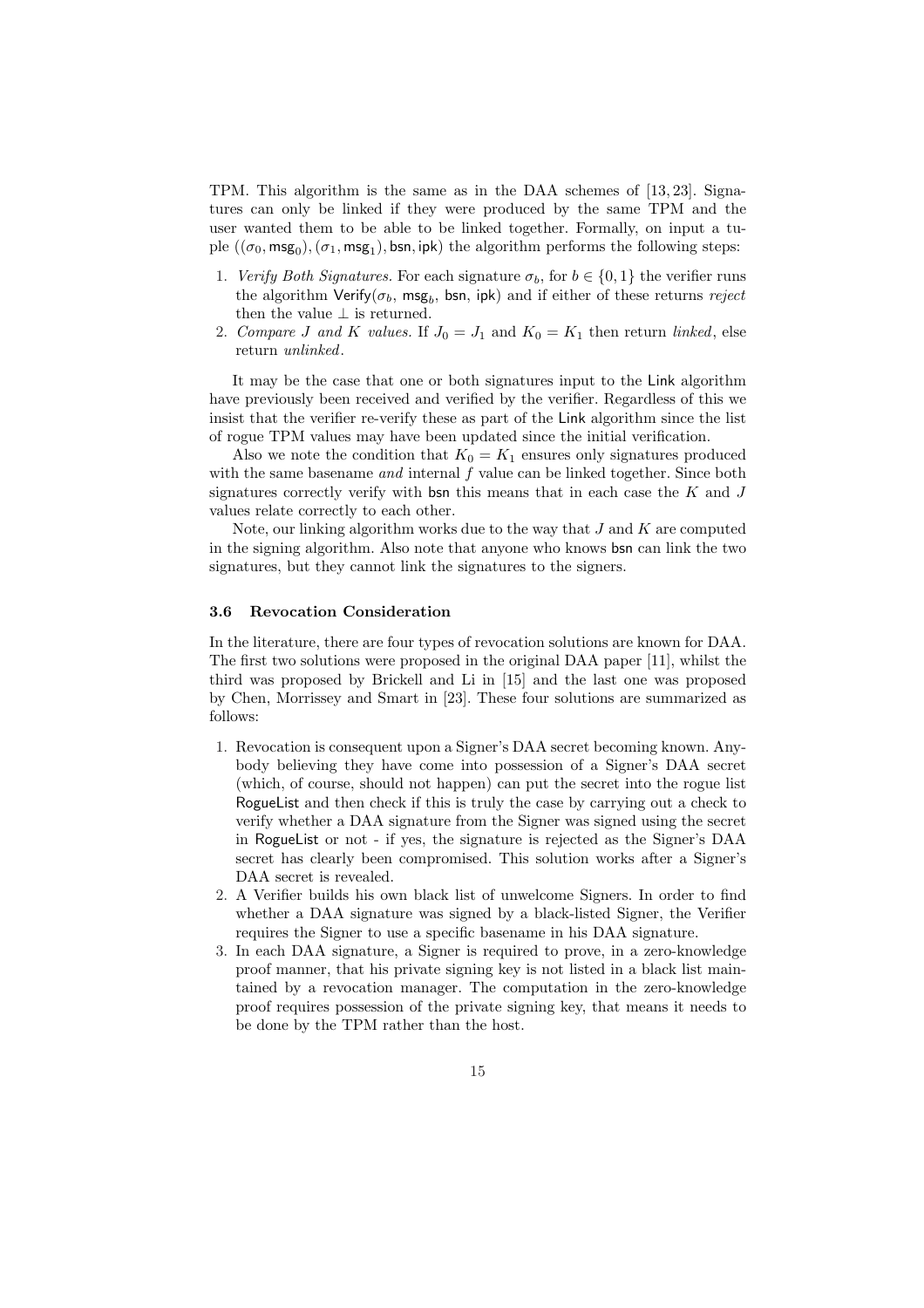4. An Issuer updates his private and public keys at intervals, preferably regular; at each update of his keys the Issuer also correspondingly updates each DAA credential it holds unless, from the Issuer's knowledge, a Signer is no longer a legitimate DAA signer in which case the Issuer refuses to update the credential concerned. The Issuer publishes his updated public key and makes each updated DAA credential available to the corresponding Signer. In this solution, there is no extra cost to the TPM in the DAA signing algorithm. The key updating process is transparent to the TPM.

Our new DAA scheme is suitable for all of these revocation solutions. Choice of them is dependent upon applications. This feature has no difference from the existing DAA schemes. So we do not discuss them further in this paper.

# 4 Security Proof of the DAA Scheme

In this section, we will state the security results for the new DAA scheme under the definitions of security notions in Section 2.1. In general, we will argue that our new DAA scheme is secure, i.e., correct, user-controlled-anonymous and user-controlled-traceable, as addressed in the following theorems.

Our security results are based on the  $q$ -SDH assumption and the  $\mathbb{G}_1$ -DDH assumption as defined in Section 2.2. The security analysis of the notions of user-controlled-anonymity and user-controlled-traceability is in the random oracle model [6], i.e., we will assume that the hash functions  $H_2$   $H_3$  and  $H_5$  in the new DAA scheme are random oracles. Note that the hash function  $H_1$  used to compute the value  $f$  and  $H_4$  used in the Sign protocol do not have to be random oracles, since they are internal functions.

Theorem 1. The DAA scheme specified in Section 3 is correct.

*Proof.* This theorem follows directly from the specification of the scheme.  $\Box$ 

**Theorem 2.** Under the  $\mathbb{G}_1$ -DDH assumption in Definition 5, the above DAA scheme is user-controlled-anonymous. More specifically, if there is an adversary A that succeeds with a non-negligible probability to break user-controlledanonymity of the scheme, then there is a simulator  $S$  running in polynomial time that solves the  $\mathbb{G}_1$ -DDH problem with a non-negligible probability.

*Proof.* We will show how an adversary  $A$  that succeeds with a non-negligible probability to break user-controlled-anonymity of the DAA scheme may be used to construct a simulator S that solves the  $\mathbb{G}_1$ -DDH problem. Let  $(P, P^a, P^b, P^c) \in$  $\mathbb{G}_1^4$  and  $a, b, c \in \mathbb{Z}_p^*$  be the instance of the  $\mathbb{G}_1$ -DDH problem that we wish to answer whether  $P^c$  is equal to  $P^{ab}$  or not. We now describe the construction of the simulator  $S$ , which performs the following game with  $A$ , as defined in Section 2.1.

In the initial of the game,  $S$  runs Setup (or takes  $A$ 's input) to create an issuer, which is named by an identifier  $K_I$  and which is of two issuer public keys,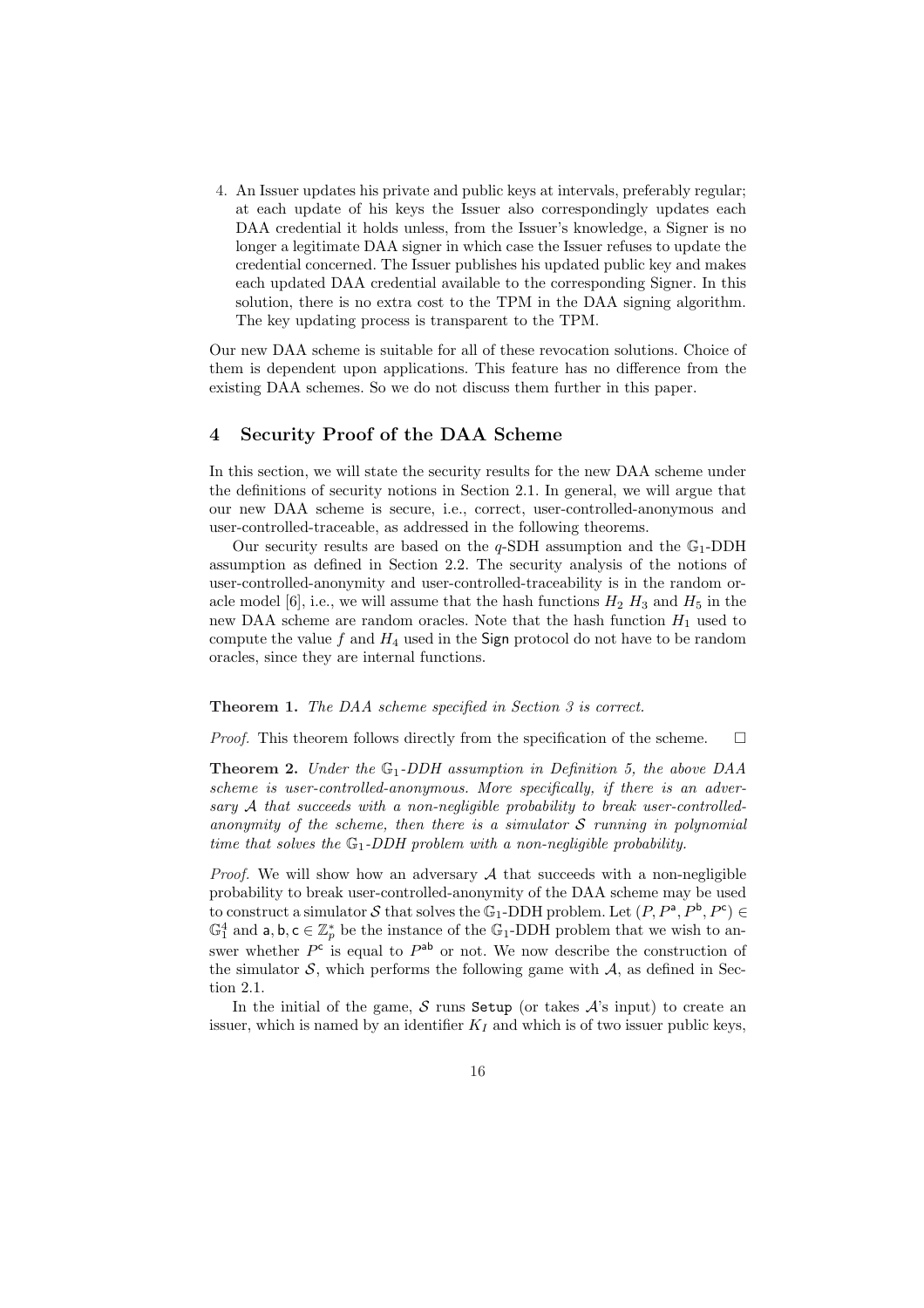say i<sub>0</sub> and i<sub>1</sub>. Each public key is presented as  $(\mathbb{G}_1, \mathbb{G}_2, \mathbb{G}_T, p, \hat{t}, P_1, P_2, P_3, Q, T_1, T_2,$  $T_3, T_4, H_1, H_2, H_3, H_4, H_5$ , ipk =  $Q<sup>x</sup>$ ) and its corresponding secret key is presented as  $isk = x$ . All the values of the public and secret keys are known to A. For the purpose of simplicity, we do not ask these two keys to be completely different to each other. We only assume that these two public keys have different  $P_2$  values and their  $H_3$  functions are each relevant to their  $P_2$  values. Note that actually it does not matter if some other values between these two keys are different from each other, although it is not required for the purpose of our proof. Throughout the proof, except for some individual specification, we do not use different notation to distinguish these two keys.

More specifically, in the first key for  $i_0$ ,  $P_2 = P$ , and in the second one for  $i_1, P_2 = P^{\overline{\mathbf{b}}}$ . In both of the public keys,  $H_3(w) = P_2^{r_w} \in \mathbb{G}_1$ , where  $r_w$  is chosen uniformly at random in  $\mathbb{Z}_p^*$ . Note that since these two  $H_3$  functions make use of different  $P_2$  as the base, so for the same input w value, their outputs of  $H_3$  are different to each other. Throughout the proof specification,  $\langle i_b,$  where  $b = \{0, 1\},$ indicates which issuer's public key is associated with.

 $S$  creates algorithms to respond to queries made by  $A$  during its attack, including three random oracles denoted by  $H_2$ ,  $H_3$  and  $H_5$  in the DAA scheme.

To maintain consistency between queries made by  $A$ ,  $S$  keeps the following lists:  $L_i$  for  $i = 2, 3, 5$  stores data for query and response pairs to random oracle  $H_i$ .  $L_{jc}$  stores data for query and response records for Join queries and Corrupted queries. Each item of  $L_{jc}$  is  $\{ID/i_b, f, F, \text{cre}, c\}$ , where  $c = 1$  means that the corresponding signer is corrupted and  $c = 0$  otherwise.  $L<sub>s</sub>$  stores data for query and response records for Sign queries. Each item of  $L_s$  is  $\{ID/i_b, m, \text{bsn}, \sigma, s\}$ , where  $s = 1$  means that  $bsn = \perp$  and  $s = 0$  means that  $bsn \neq \perp$  under the Sign query. At the beginning of the simulation,  $S$  sets all the above lists empty. An empty item is denoted by the symbol  $*$ . During the game,  $A$  will asks the  $H_i$  queries up to  $q_i$  times, asks the Join query up to  $q_i$  times, asks the Corrupt query up to  $q_c$  times, and asks the Sign query up to  $q_s$  times. All of these time values are polynomial.

**Simulator:**  $H_2(m)$ . If  $(m, h_2) \in L_2$ , return  $h_2$ . Else choose  $h_2$  uniformly at random from  $\mathbb{Z}_p^*$ ; add  $(m, h_2)$  to  $L_2$  and return  $h_2$ .

**Simulator:**  $H_3(m)/i_b$ . If m has already been an entry of the  $H_3/i_b$  query, i.e. the item  $(m, w, h_3/i_b)$  for an arbitrary w and  $h_3/i_b$  exists in  $L_3$ , return  $h_3/i_b$ . Else choose v from  $\mathbb{Z}_p^*$  uniformly at random; compute  $h_3/i_b \leftarrow P_2^v$ ; add  $(m, v, h_3/i_b)$  to  $L_3$  and return  $h_3/i_b$ .

**Simulator:**  $H_5(m)$ . If  $(m, h_5) \in L_5$ , return  $h_5$ . Else choose  $h_5$  uniformly at random from  $\mathbb{Z}_p^*$ ; add  $(m, h_5)$  to  $L_5$  and return  $h_5$ .

**Simulator:** Join(ID). At the beginning of the simulation choose  $\alpha, \beta$  uniformly at random from  $\{1, ..., q_j\}$ . We show how to respond to the *i*-th query made by  $A$  below. Note that we assume  $A$  does not make repeat queries, but we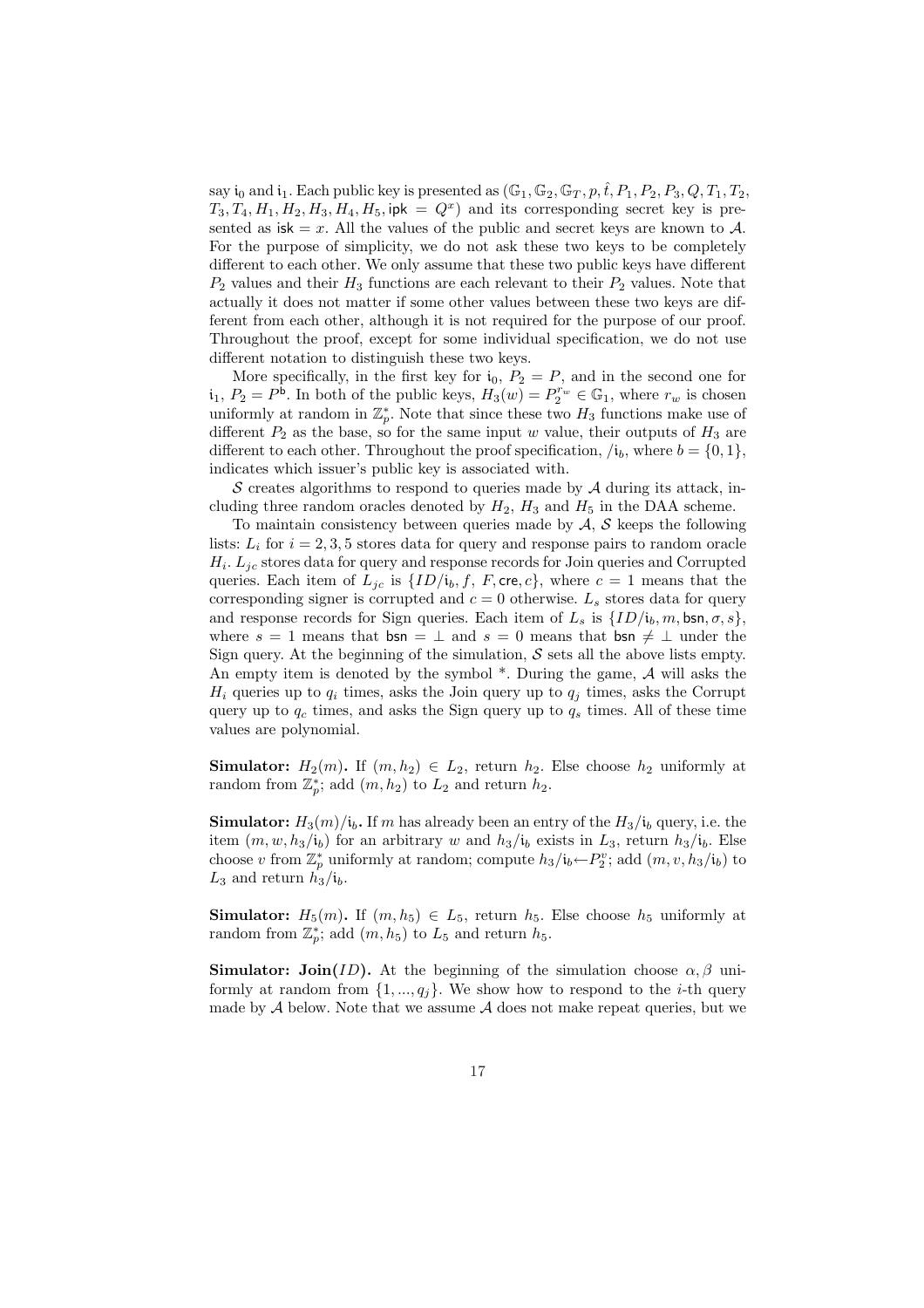also assume that for each query, the Join protocol could be run twice, one with  $i_0$  and the other with  $i_1$ . Although it seems redundant for the query of every ID to be run twice, it is necessary for  $i = \alpha$  or  $\beta$ . We use  $ID_X/i_b$ ,  $b \in \{0, 1\}$ , to indicate the singer identity  $ID_X$  associated with  $i_b$ .

- If  $i = \alpha$  and in the run associated with  $i_0$ , set  $F_\alpha \leftarrow P^a$  (i.e.  $P_2^a$ ); run Join<sub>t</sub> with A to get cre<sub>α</sub>, and add  $\{ID_{\alpha}/i_0, *, F_{\alpha}, \text{cre}_{\alpha}, 0\}$  to  $L_{jc}$ . Note that since S does not know the value  $f_{\alpha} = a$  (which is indicated as  $*$  in  $L_{jc}$ ), it is not able to compute  $(v, w)$  by following the Schnorr signature scheme. However  $S$  can forge the signature by controlling the random oracle of  $H_2$  as follows: randomly choose w and v and compute  $U = P_2^w F_\alpha^{-v}$ . The only thing S has to take care of is checking the consistency of the  $L_2$  entries.  $S$  verifies the validation of  $\mathsf{cre}_\alpha$  before accepting it.
- If  $i = \beta$  and in the run associated with  $i_1$ , set  $F_\beta \leftarrow P^{\mathsf{c}}$  (i.e.  $P_2^{\mathsf{c}/\mathsf{b}}$ ); do the same thing as in the previous item to get  $cre_{\beta}$ .
- Else, including  $i = \alpha$  with  $i_1$  and  $i = \beta$  with  $i_0$ , choose f uniformly at random from  $\mathbb{Z}_p^*$ ; compute  $F = P_2^f$ , if  $F = P_2^a$  or  $P_2^b$ , abort outputting "abortion  $0$ "; else run Join<sub>t</sub> with A to get cre; verify cre before accept it and then add  $(ID/i<sub>b</sub>, f, F, \text{cre}, 0)$  in  $L<sub>ic</sub>$ .

**Simulator: Corrupt**(*ID*). We assume that A makes the queries  $\text{Join}(ID)$  before it makes the Corrupt query using the identity. Otherwise,  $S$  answers the Join query first. Find the entry  $(ID/i<sub>b</sub>, f, F, \text{cre}, 0)$  in  $L_{ic}$ , return f and update the item to  $(ID/i<sub>b</sub>, f, F, \text{cre}, 1)$ .

**Simulator:** Sign(ID, m, bsn). Let m' be the input message A wants to sign,  $n_V \in \{0,1\}^t$  be a nonce chosen by A and  $n_T \in \{0,1\}^t$  be a nonce chosen by S at random, so  $m = (m', n_V, n_T)$ . We assume that A makes the queries  $\text{Join}(ID)$ before it makes the Sign query using the identity. Otherwise,  $S$  answers the Join query first. We have the following multiple cases to consider.

Case 1:  $ID/i_b \neq ID_\alpha/i_0$  and  $ID/i_b \neq ID_\beta/i_1$ . Find the entry  $(ID/i_b, f, F, f)$ cre, 0/1) in  $L_{jc}$ , compute  $\sigma \leftarrow$  Sign, add  $(ID/i<sub>b</sub>, m, bsn, \sigma, 0/1)$  to  $L_s$  and respond with  $\sigma$ .

Case 2:  $ID/i_b = ID_\alpha/i_0$ . S is not able to create such a signature since S does not know the corresponding secret key. But  $S$  is able to forge the signature by controlling the random oracles of  $H_3$  and  $H_5$ . S finds the entry  $(ID_{\alpha}/i_0, *, F_{\alpha}, \text{cre}_{\alpha} = (A_{\alpha}, e_{\alpha}), 0)$  in  $L_{ic}$ , and forges  $\sigma$  by performing the following steps:

- 1. When bsn =  $\perp$ , choose a random r; search whether r is an entry of  $L_3$ ; if yes, go back to the beginning of this item. When  $bsn \neq \bot$ , take the given bsn, search whether bsn is an entry of  $L_3$ ; if yes, retrieve the corresponding v and  $h_3 = P_2^v$ . With a new input of  $L_3$ , query  $H_3$  to get v and  $h_3$ .
- 2. Set  $J \leftarrow h_3 = P^v$  and  $K \leftarrow (P^a)^v$ .
- 3. Choose random  $a \leftarrow \mathbb{Z}_p^*$  and compute  $R \leftarrow A_\alpha \cdot P_3^a$ .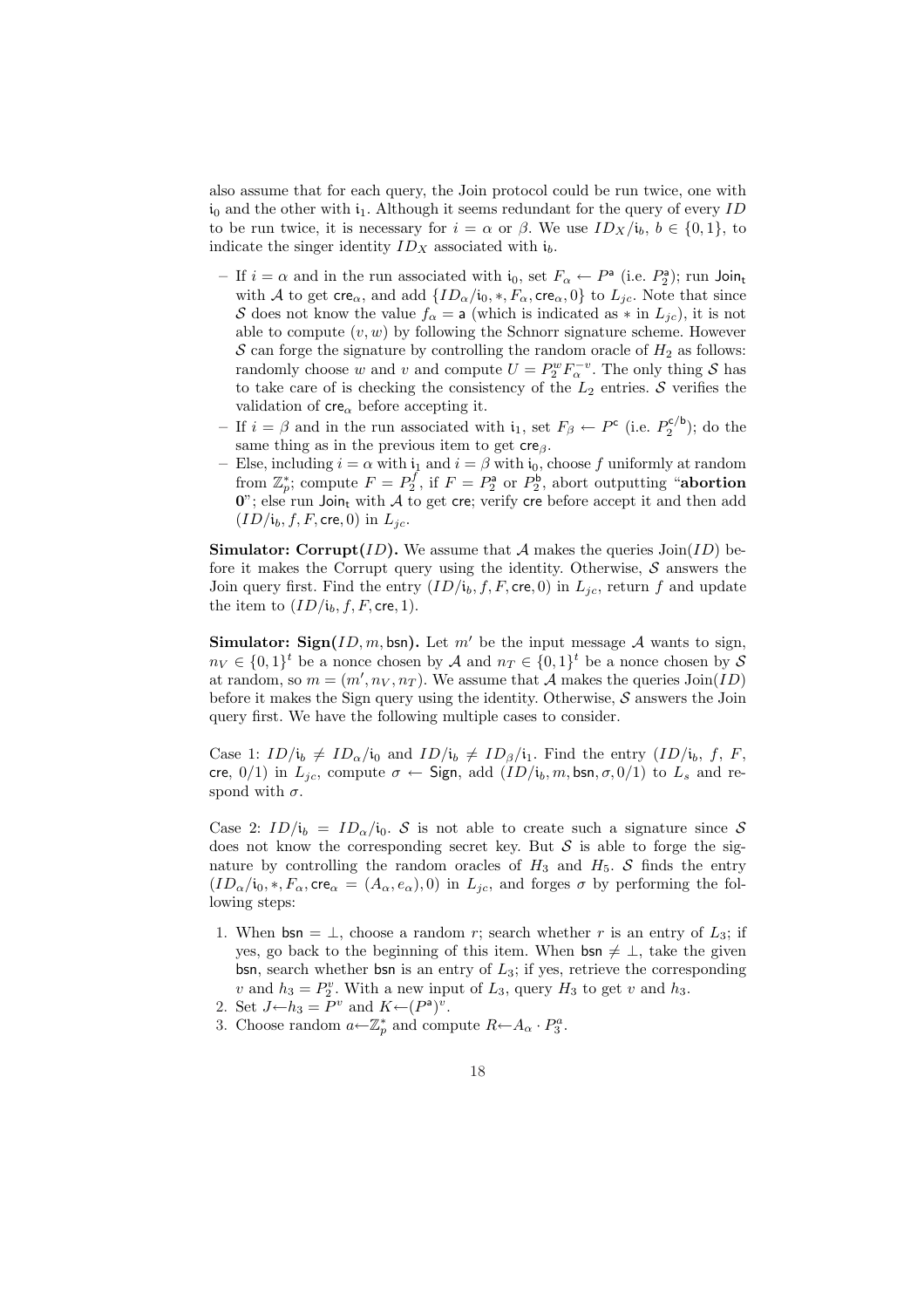- 4. Compute str← $X||P_1||P_2||P_3||Q||n_v$ .
- 5. Choose  $s_f, s_a, s_e, s_{ae} \in \mathbb{Z}_p^*$  at random.
- 6. Choose c at random; search whether c is an entry of  $L_5$ ; if yes, go back to the beginning of this item.
- 7. Compute  $S \leftarrow \hat{t}(R, Q^{s_e} \cdot X^{-c}) \cdot T_2^{s_f} \cdot T_4^{s_a} \cdot T_3^{s_{ae}} \cdot T_1^c$ .
- 8. Compute  $L \leftarrow J^{s_f} \cdot K^{-c}$ .
- 9. Set  $w = H_4(\text{str}||R)||J||K||L||S||m||n_T$ . Search whether w is an entry of  $L_5$ ; if yes, go back to the beginning of the item of choosing  $s_f, s_a, s_e, s_{ae}$ ; otherwise, add  $(w, c)$  in  $L_5$ .
- 10. Output  $\sigma = (R, J, K, c, s_f, s_a, s_e, s_{ae}).$
- 11. Add  $(ID_{\alpha}/i_0, m, \text{bsn}, \sigma, 1/0)$  to  $L_s$ .

Case 3:  $ID/i_b = ID_\beta/i_1$ . Again, S cannot create this signature properly without the knowledge of  $f_\beta$ . S forges the signature in the same way as in Case 2 above, except setting  $J = h_3 = P_2^v = (P^{\mathsf{b}})^v$  and  $K = (P^{\mathsf{c}})^v$ .

At the end of Phase 1,  $A$  outputs a message  $m$ , a basename bsn, two identities  ${ID_0, ID_1}$ . If  ${ID_0, ID_1} \neq {ID_\alpha, ID_\beta}$ , S aborts outputting "abortion 1". We assume that Join has already been queried at  $ID_{\alpha}$  and  $ID_{\beta}$  by A associated with both  $i_0$  and  $i_1$ . If this is not the case we can define Join at these points as we wish i.e. as for  $ID_{\alpha}/i_0$ ,  $F_{\alpha} = P^{\alpha}$  and for  $ID_{\beta}/i_1$ ,  $F_{\beta} = P^{\mathsf{c}}$ . Neither  $ID_0$  nor  $ID_1$  should have been asked for the Corrupt query and the Sign query with the same bsn  $\neq \perp$  by following the definition of the game defined in Section 2.1.

 $S$  chooses a bit  $b$  at random, and generates the challenge in the same way as Case 2 or 3 of the Sign query simulation, by querying  $Sign(ID_{\alpha}, m, \text{bsn})$  with i<sub>0</sub> if  $b = 0$  or Sign( $ID_\beta$ , m, bsn) with i<sub>1</sub> otherwise. S returns the result  $\sigma^*$  to A.

In Phase 2,  $S$  and  $A$  carry on the query and response process as in Phase 1. Again,  $A$  is not allowed to make any Corrupt query to either  $ID_0$  or  $ID_1$  and to make any Sign query to either  $ID_0$  or  $ID_1$  with the same bsn  $\neq \bot$ . At the end of Phase 2, A outputs b'. If  $b' = b$ , S outputs 0, which means  $P^c \neq P^{ab}$ ; otherwise S outputs 1, which means  $P^{\mathsf{c}} = P^{\mathsf{ab}}$ .

Let  $\epsilon$  be the probability that A succeeds in breaking the anonymity game. Suppose S does not abort during the above simulation. If  $c \neq ab$ , S emulates the anonymity game perfectly, i.e.,  $Pr[b = b'] = 1/2 + \epsilon$ . If  $c = ab$ , then the private keys for  $ID_0/i_0$  and  $ID_1/i_1$  are identical and thus the signature  $\sigma^*$  is independent of b. It follows that  $Pr[b = b'] = 1/2$ . Therefore, assuming S does not abort, it has advantage at least  $\epsilon/2$  in solving the G<sub>1</sub>-DDH problem.

We can argue that creating two issuer public keys in the game does not make the simulation distinguishable from the real DAA scheme. In the formal definition of DAA specified in Section 2.1, a system can involves multiple issuers, signers and verifiers; each signer can obtain multiple DAA credentials associated with the same DAA secret. For the flexibility, the signer's DAA secret  $f$ is relevant to the issuer's identifier  $K_I$ , which could be the issuer's root public key as specified in [38] or the issuer's partial public parameters which is used by the TPM. In our proof, we only require that the two issuer public keys are associated with the same  $K_I$  value, and a single TPM DAA secret f could naturally be computed and then associated with the two different issuer pubic keys.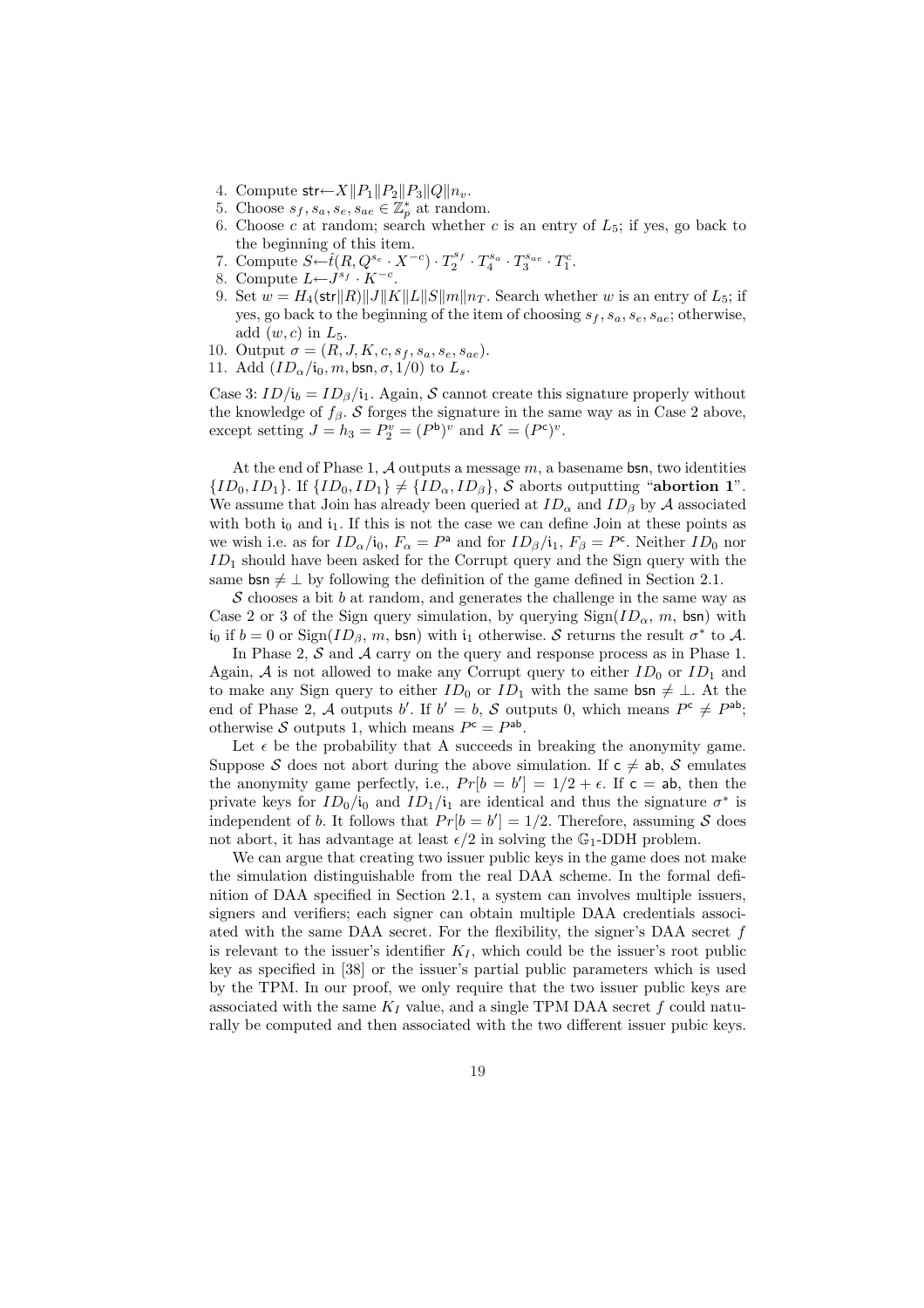Therefore the adversary  $A$  should not be able to notice any difference between the real DAA scheme and the simulation based on the double issuer public keys.

Let us now consider how our simulation could abort i.e. describe events that could cause  $\mathcal{A}$ 's view to differ when run by  $\mathcal{S}$  from its view in a real attack.

It is clear that the simulations for  $H_2$ ,  $H_3$  and  $H_5$  are indistinguishable from real random oracles.

If the event abortion 0 happens,  $S$  gets the value a or b,  $S$  can compute  $P^{ab}$  and thus to solve the DDH problem (because the DDH problem is weaker than the CDH problem). Since  $S$  chooses its value uniformly at random from  $\mathbb{Z}_p^*$ , the chance of this event happening is negligible.

The event **abortion 1** happens only if  $\{ID_0, ID_1\} \neq \{ID_\alpha, ID_\beta\}$ . Since  $ID_{\alpha}$  and  $ID_{\beta}$  are chosen at random, the probability of this case is at least  $1/(q_i(q_i-1)).$ 

Based on the above discussion, the probability that  $S$  does not abort the game at some stage and produces the correct output is non-negligible, since it follows the fact that A wins the game with a non-negligible probability.  $\Box$ 

Theorem 3. Under the q-SDH assumption, the above DAA scheme is usercontrolled-traceable. More specifically, if there is an adversary A that succeeds with a non-negligible probability to break user-controlled-traceability of the scheme. then there is a simulator  $S$  running in polynomial time that solves the  $q$ -SDH problem with a non-negligible probability.

*Proof.* We will show how an adversary  $A$  that succeeds with a non-negligible probability to break user-controlled-traceability of the DAA scheme may be used to construct a simulator S that solves the q-SDH problem. Let  $(P', Q', Q'^x, Q'^x^2)$ ,  $(1, \ldots, Q'^{x^q}) \in \mathbb{G}_1 \times \mathbb{G}_2^{q+1}$  be the instance of the q-SDH problem. We let S performs the user-controlled-traceability game as specified in Section 2.1 with A twice. Each performance is corresponding to one of the two initial cases. We now describe the construction of the simulator  $S$  in these two performances one by one.

In the first performance, we apply the technique used in the proof of Boneh and Boyen's Lemma 1 [8], obtaining generators  $P_1 \in \mathbb{G}_1$ ,  $Q \in \mathbb{G}_2$ ,  $X = Q^x$ , and  $q-1$  SDH pairs  $(B_i, e_i)$  such that  $\hat{t}(B_i, X \cdot Q^{e_i}) = \hat{t}(P_1, Q)$  for each i. We wish to provide one more SDH pair  $(B', e')$  besides these  $q-1$  pairs that can be transformed into a solution to the original q-SDH instance, again based on Boneh and Boyen's proof of Lemma 1.

S performs the following game with A. In the initial of the game,  $S$  sets the system public parameters par as  $(\mathbb{G}_1, \mathbb{G}_2, \mathbb{G}_T, p, \hat{t}, P_1, P_2, P_3, Q, T_1, T_2, T_3, T_4,$  $H_1, H_2, H_3, H_4, H_5$ , ipk) as follows: randomly select three random numbers a, b,  $e \in \mathbb{Z}_p^*$ , set  $P_1 = \psi(Q)$  and  $P_2 = \psi([[Q^x \cdot Q^e)^b \cdot Q^{-1}]^{1/a})$ . Note that  $P_2 =$  $P_1^{((x+e)b-1)/a}$  holds. S also sets J's public key ipk =  $X = Q^x$  and the corresponding secret key, namely isk, as x.  $S$  gives par to  $A$ , but keeps the values a, b, e for itself. Note that  $S$  does not know isk. It also creates algorithms to respond to queries made by  $A$  during its attack.

S sets three random oracles  $H_2$ ,  $H_3$  and  $H_5$  in the ordinary way. To maintain consistency between queries made by  $A$ ,  $S$  keeps the following lists:  $L_i$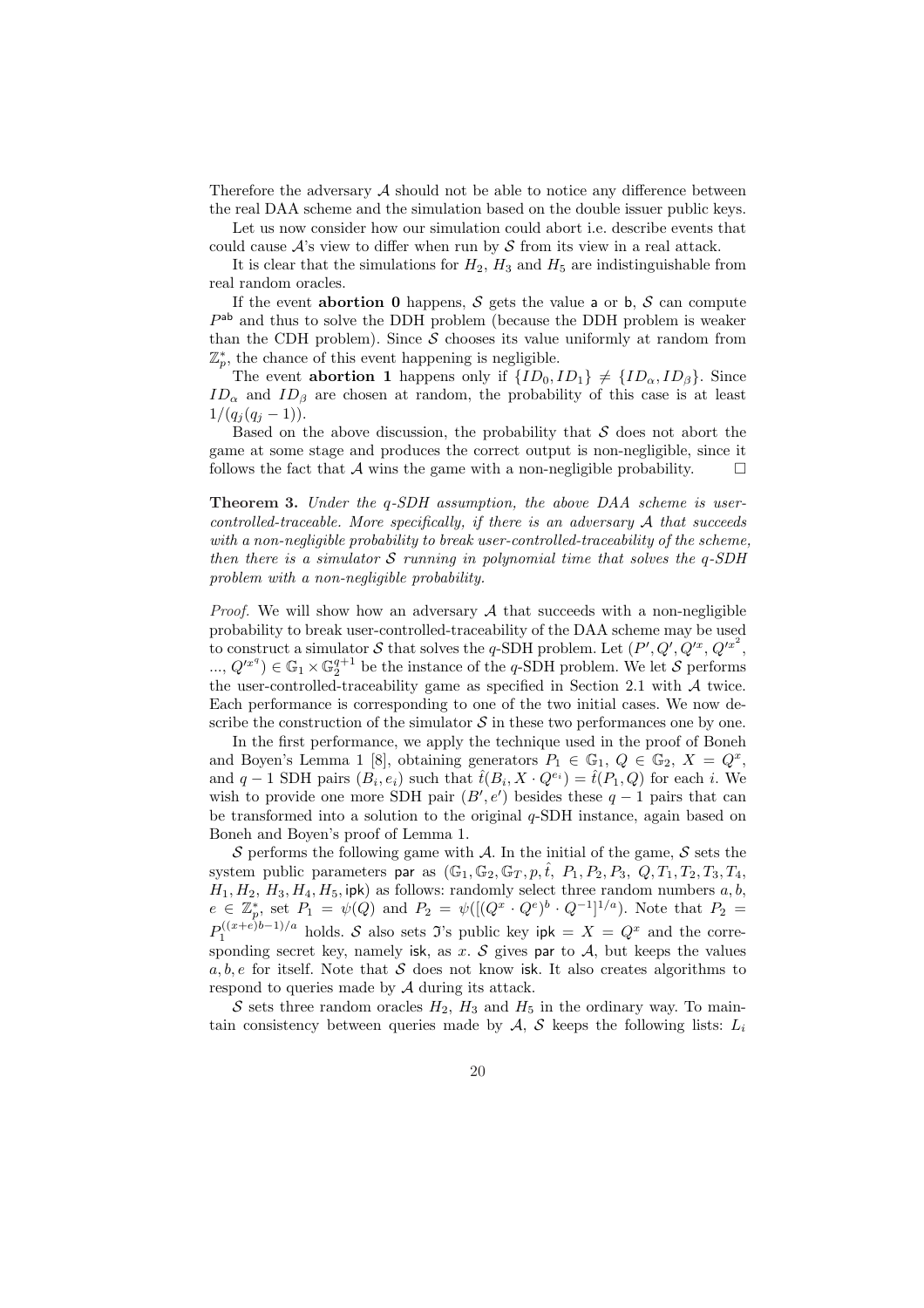for  $i = 2, 3, 5$  stores data for query and response pairs to random oracle  $H_i$ .  $L_{jc}$  stores data for query and response records for Join queries and Corrupted queries. Each item of  $L_{jc}$  is  $\{ID, f, F, \text{cre}, c\}$ , where  $c = 1$  means that the corresponding signer is corrupted (via either Case 2 of the Join query or the Corrupt query) and  $c = 0$  otherwise. Note that the set of f values with  $c = 1$  will be used as the RogueList list.  $L<sub>s</sub>$  stores data for query/response records for Sign queries. Each item of  $L_s$  is  $\{ID, m, \text{bsn}, \sigma, s\}$ , where  $s = 1$  means that  $\text{bsn} = \bot$  under the Sign query and  $s = 0$  means that bsn  $\neq \perp$  under the Sign query. At the beginning of the simulation,  $S$  sets all the above lists empty. An empty item is denoted by the symbol  $*$ . During the game, A will asks the  $H_i$  queries up to  $q_i$ times, asks the Join query up to q times, asks the Corrupt query up to  $q_c$  times, and asks the Sign query up to  $q_s$  times. All of the time values are polynomial.

**Simulator:**  $H_2(m)$ . The same as in the proof of Theorem 2.

**Simulator:**  $H_3(m)$ . If m has already been an entry of the  $H_3$  query, return  $h_3$ . Else choose  $h_3$  from  $\mathbb{Z}_p^*$  uniformly at random and return  $h_3$ .

**Simulator:**  $H_5(m)$ . The same as in the proof of Theorem 2.

**Simulator:** Join(*ID*). A allows to make upon to q Join queries. We assume A does not make repeat queries. As defined in the game of user-controlledtraceability, there are two Join cases associated with the Initial Case 1. In the Join Case 1, given a new ID from  $A, S$  returns the credential cre for the value f, and adds  $\{ID, f, F, \text{cre}, 0\}$  to  $L_{jc}$ . In the Join Case 2, S receives a new pair of ID and f from A, returns cre and adds  $\{ID, f, F, \text{cre}, 1\}$  to  $L_{jc}$ . S randomly selects one query from the Join Case 1 and treats it specially by letting  $f = a$ and  $\mathsf{cre} = (A, e)$  where  $A = P_1^b$ . In the other times of the Join Case 1, S selects the value  $f_i$  at random. In each of the remaining  $q-1$  queries including both the Join Case 1 and Case 2,  $S$  makes use of one SDH pair  $(B_i, e_i)$  to compute  $\mathsf{cre}_i = (A_i, e_i)$  for  $f_i$ , where

$$
A_i = (P_1 \cdot P_2^{f_i})^{1/(x+e_i)} = B_i^{1-f_i/a+f_ib(e-e_i)/a} \cdot P_1^{f_ib/a}.
$$

**Simulator:** Corrupt(*ID*). We assume that A makes the queries  $\text{Join}(ID)$  before it makes the Corrupt query using the identity. Otherwise,  $S$  answers the Join query first. Find the entry  $(ID, f, F, \text{cre}, 0)$  in  $L_{ic}$ , return f and update the item to  $(ID, f, F, \text{cre}, 1)$ .

**Simulator:** Sign(ID, m, bsn). Let m' be the input message A wants to sign,  $n_V \in \{0,1\}^t$  be a nonce chosen by  $\mathcal A$  and  $n_T \in \{0,1\}^t$  be a nonce chosen by  $\mathcal S$ at random, so  $m = (m', n_V, n_T)$ . We assume that A makes the queries  $\text{Join}(ID)$ before it makes the Sign query using the identity. Otherwise,  $S$  answers the Join query (Case 1) first. Find the entry  $(ID, f, F, \text{cre}, 0/1)$  in  $L_{ic}$ , compute  $\sigma \leftarrow$  Sign. In the end, S adds  $(ID, m, \text{bsn}, \sigma, 1/0)$  to  $L_s$  and responds with  $\sigma$ .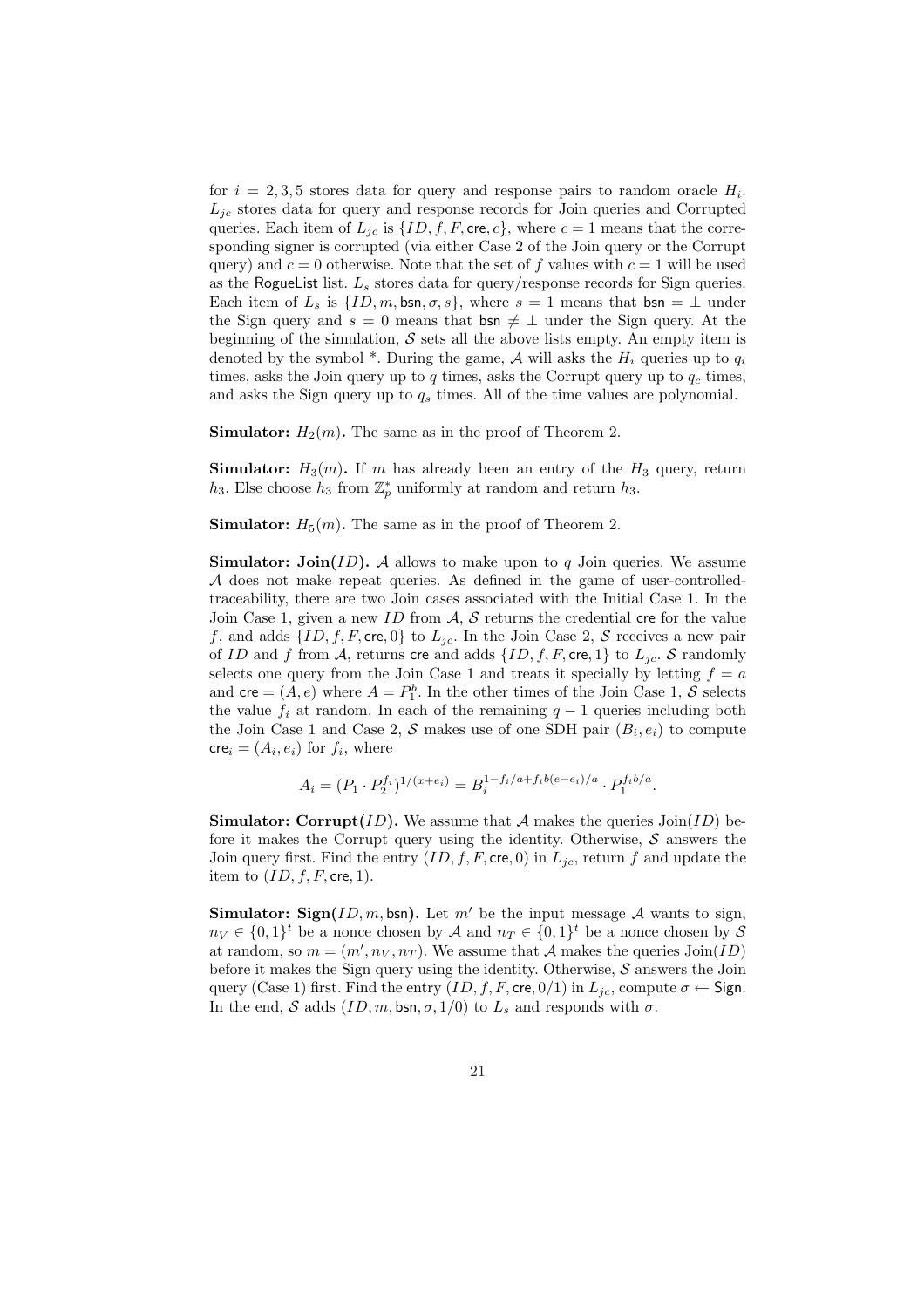**Simulator:** Semi-sign(ID, m, J,  $\hat{S}$ , h). We assume that A makes the queries  $Join(ID)$  before it makes the Semi-sign query using the identity. Otherwise, S answers the Join query (Case 1) first. Find the entry  $(ID, f, F,$  cre,  $0/1)$  in  $L_{ic}$ , compute  $(K, c, s_f)$  by following TPM's action in Sign, add  $(ID, m, bsn, \sigma =$  $(*, J, K, c, s_f, *, *, *), 1/0$  to  $L_s$  and respond with  $(K, c, s_f)$ .

At the end of the phase of probing above,  $A$  outputs an identity  $ID^*$ , a message  $m^*$ , a basename  $bsn^*$  and a signature  $\sigma^*$ . We consider the following two cases:

- Case 1. If Verify $(\sigma^*) = 1$  and  $(ID^*, m^*, \text{bsn}^*, \sigma^*, 1/0)$  (or  $(ID^*, m^*, \text{bsn}^*, \sigma^* =$  $(*, J, K, c, s<sub>f</sub>, *, *, *), 1/0$  is not in  $L<sub>s</sub>, S$  rewinds A to extract the knowledge of cre<sup>\*</sup> and  $f^*$ , satisfying cre<sup>\*</sup> =  $(A^*, e^*)$  is a BBS signature on the message  $f^*$ . To rewind A, S controls the challenge c by choosing two different c values c' and c'' to the same R and S. A will responds them with  $s'_f, s'_a, s'_e, s'_{ae}$ and  $s''_f, s''_a, s''_e, s''_a$  respectively. S then computes  $\Delta_c = c' - c''$  and extracts  $f^* = (s'_f - s''_f)/\Delta_c, e^* = (s'_e - s''_e)/\Delta_c, a^* = (s'_a - s''_a)/\Delta_c$  and  $A^* = R/(P_3^{a^*}).$ Since the value  $f^* \notin \text{Roguelist}$  (implied in Verify( $\sigma$ ) = 1), there are the following two possible results:
	- 1. If  $e^* \ni \{e_i, e\}$  for any *i*, *S* computes

$$
B^* = (A^* \cdot P_1^{-b f^*/a})^{a/(a-f^*+bf^*(e-e^*))}.
$$

2. If  $e^* \in \{e_i, e\}$  and  $A^* \ni \{A_i, A\}$  for any i, with the probability of  $1/q$ ,  $e^* = e$ , S computes

$$
B^* = (A^* \cdot P_1^{-b f^*/a})^{a/(a-f^*)}.
$$

Observe that  $S$  is able to create more than  $q$  "valid" copies of the DAA secret f and its credential cre. For example, from any pair of  $(B_i, e_i)$ where  $i = \{1, 2, ..., q-1\}$ , S can randomly choose two  $f_{i0}, f_{i1}$  values and computes two corresponding  $A_{i0}$ ,  $A_{i1}$  values, and then obtains two valid triples  $(f_{i0}, A_{i0}, e_i)$  and  $(f_{i1}, A_{i1}, e_i)$ . The triple  $(f = a, A = P_1^b, e)$  is a special case for S but not for A. From  $A$ 's point of view, this case is indistinguishable from the other  $q - 1$  cases in the total q Join queries, since  $A$  does not know the values of  $a$  and  $b$ , and does not know the index of  $(f, A, e)$ . We can argue that if A is able to create  $(f_{i0}, f_{i1})$  and  $(A_{i0}, A_{i1})$  with the same  $e_i$  for any  $j = \{1, 2, ..., q\}$  (rather than the total  $q-1$  values of i for S), then the probability of choosing the j value should be equal to  $1/q$ .

In either of these two results, S takes  $(B^*, e^*)$  as the extra SDH pair to solve the given q-SDH problem.

– Case 2. Suppose  $bsn^* \neq \bot$ . If there is no any entry  $(ID^*, m', bsn^*, \sigma', 0)$ for the arbitrary pair of  $m'$  and  $\sigma'$  is found in  $L_s$ , A has not managed to break user-controlled-traceability. Otherwise,  $S$  runs Link $(\sigma^*, \sigma')$ . If the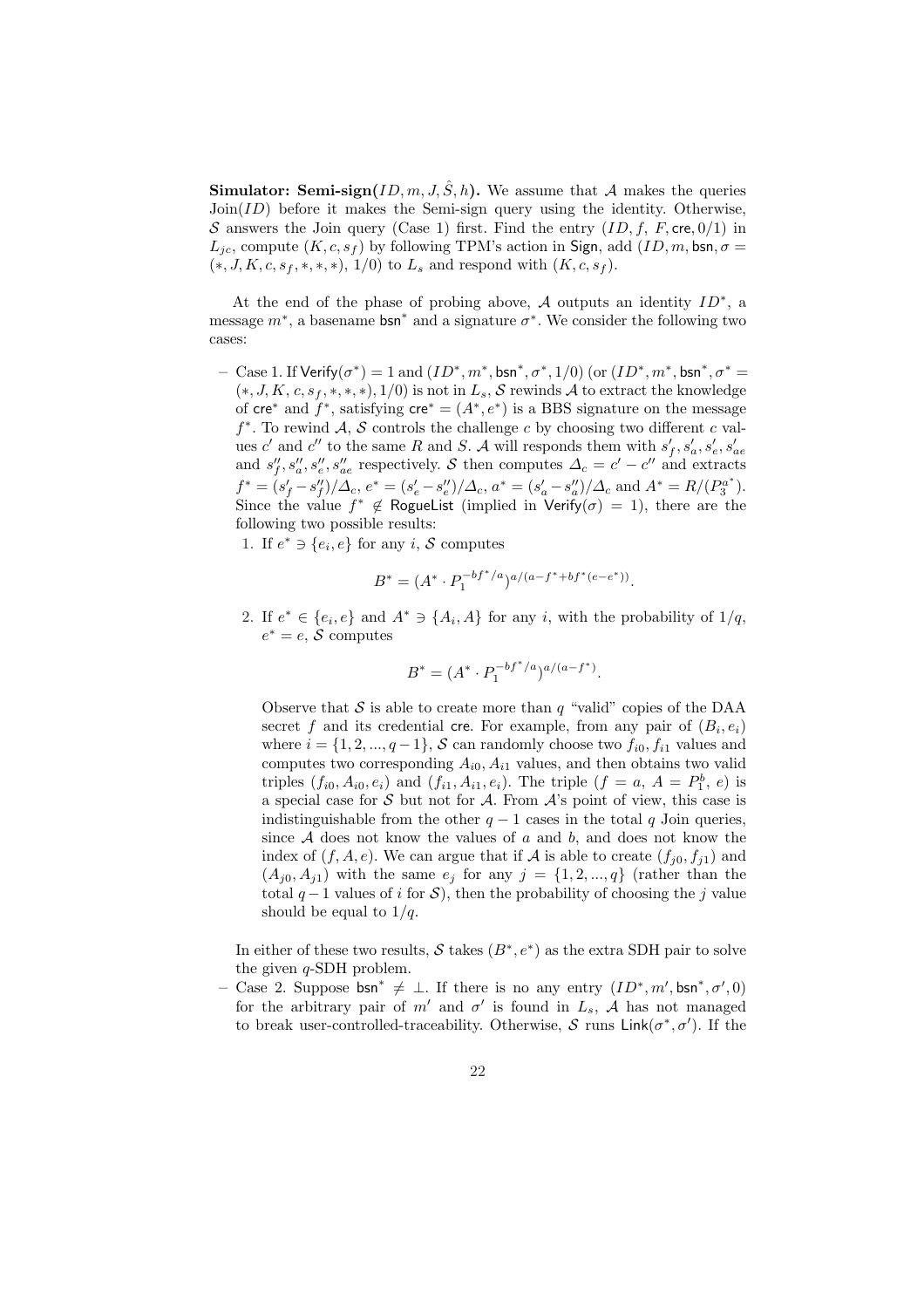output of Link is 1 or  $\perp$ , again, A has not managed to break user-controlledtraceability. Otherwise, there exist the following pair of data sets  $\sigma^*$  =  $(R, J, K, c, s_f, s_a, s_e, s_{ae})$  and  $\sigma' = (R', J', K', c', s'_f, s'_a, s'_e, s'_{ae})$ .  $J = J'$  holds since two signatures have the same ban and  $S$  has maintained the consistency of the random oracle  $H_3$  outputs. The only thing to make  $K \neq K'$  happen is that  $A$  has managed to create a different tsk for ID. Then  $S$  can use the same trick as in Case 1 to extract a right solution of the  $q$ -SDH problem from A.

In either of the above two cases,  $S$  can solve the q-SDH problem with a nonnegligible probability if  $A$  wins the game with a non-negligible probability.

In the second performance,  $S$  performs the following game with  $A$ . In the initial of the game, S sets the system public parameters par as  $(\mathbb{G}_1, \mathbb{G}_2, \mathbb{G}_T, p, \hat{t})$ ,  $P_1, P_2, P_3, Q, T_1, T_2, T_3, T_4, H_1, H_2, H_3, H_4, H_5$ , ipk) as follows: randomly select a number  $r \in \mathbb{Z}_p^*$ , set  $Q = Q'$ ,  $P_2 = \psi(Q)$  and  $P_1 = P_2^r$ . S sends A the values of par and receives  $\mathfrak{I}'$ 's public key ipk =  $X = Q^x$  from A. Note that the value x, namely isk, is not known to S, although S does verify that the value X is in the right group  $\mathbb{G}_2$ .

 $S$  also creates algorithms to respond to queries made by  $A$  during its attack. S sets three random oracles  $H_2$ ,  $H_3$  and  $H_5$ , maintains consistency between queries made by A, and keeps the lists of  $L_i$  (for  $i = 2, 3, 5$ ),  $L_{ic}$  and  $L_s$  in the same way as in Performance 1. During the game,  $A$  will asks the  $H_i$  queries up to  $q_i$  times, asks the Join query up to  $q_i$  times, asks the Corrupt query up to  $q_c$  times, and asks the Sign query up to  $q_s$  times. All of the time values are polynomial.

**Simulator:**  $H_2(m)$ . The same as in the proof of Theorem 2.

**Simulator:**  $H_3(m)$ . If m has already been an entry of the  $H_3$  query, i.e. the item  $(m, w, h_3)$  for an arbitrary w and  $h_3$  exists in  $L_3$ , return  $h_3$ . Else choose v from  $\mathbb{Z}_p^*$  uniformly at random; computer  $h_3 \leftarrow P_2^v$ ; add  $(m, v, h_3)$  to  $L_3$  and return  $h_3$ .

**Simulator:**  $H_5(m)$ . The same as in the proof of Theorem 2.

**Simulator:** Join(*ID*). At the beginning of the performance, choose  $\alpha$  uniformly at random from  $\{1, ..., q_j\}$ . We show how to respond to the *i*-th query made by  $A$  below. Note that we assume  $A$  does not make repeat queries.

- If  $i = \alpha$ , set  $F_{\alpha} \leftarrow \psi(Q'^{x})$ ; run Join<sub>t</sub> with A to get cre<sub> $\alpha$ </sub>, and add  $\{ID_{\alpha}, \ast, F_{\alpha},\}$  $\mathsf{cre}_\alpha, 0\}$  to  $L_{jc}$ . Note that since S does not know the value  $f_\alpha = x$  (which is indicated as  $*$  in  $L_{jc}$ ), it is not able to compute  $(v, w)$  by following the Schnorr signature scheme. However  $\mathcal S$  can forge the signature by controlling the random oracle of  $H_2$  as the same as it did in the proof of Theorem 2.  $S$ verifies the validation of  $\mathsf{cre}_\alpha$  before accepting it.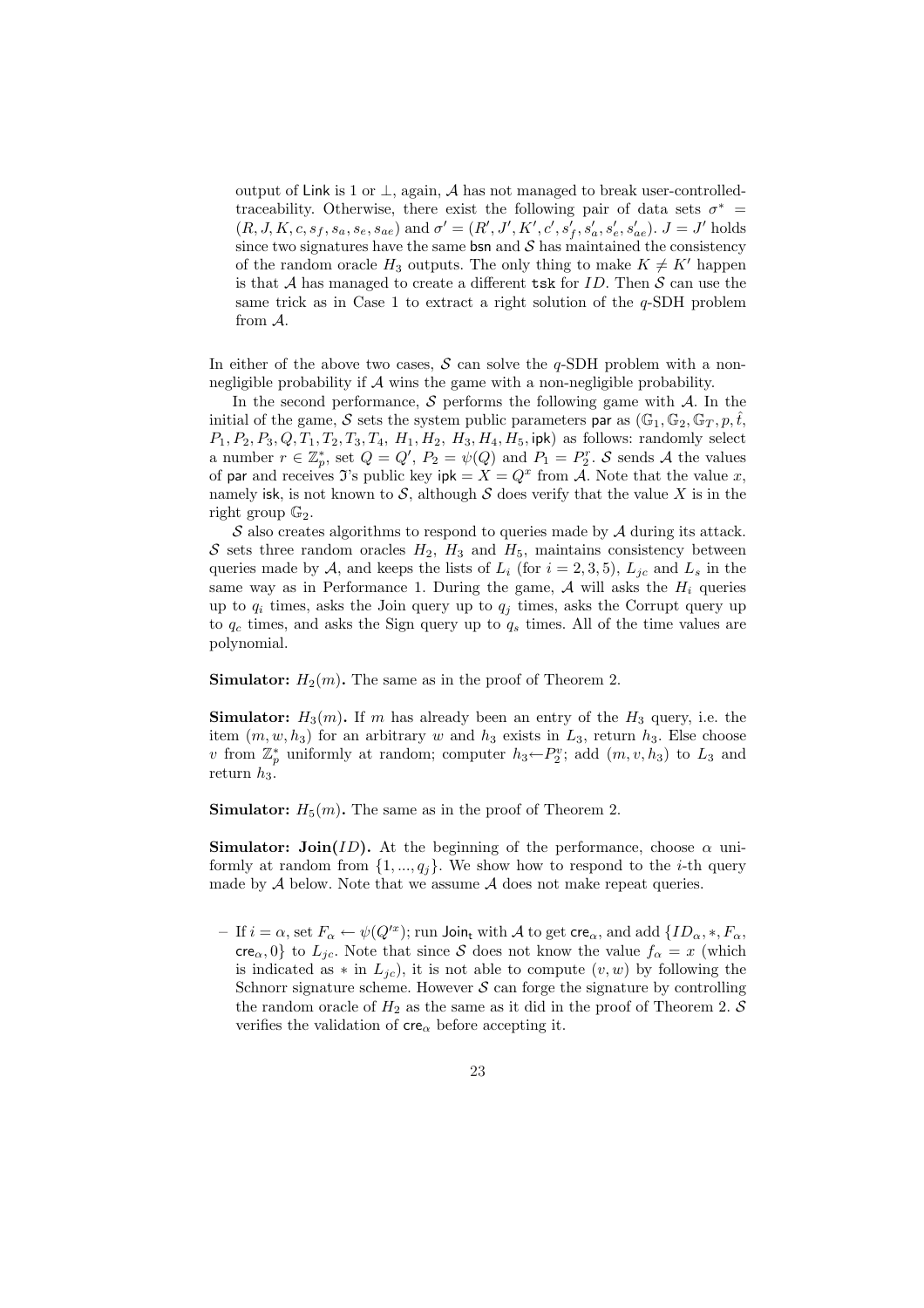− Else choose f uniformly at random from  $\mathbb{Z}_p^*$ ; compute  $F \leftarrow P_2^f$ , if  $F = \psi(Q'^x)$ , abort outputting "abortion  $0$ "; else run Join<sub>t</sub> with A to get cre; verify cre before accept it and then add  $(ID, f, F, \text{cre}, 0)$  into  $L_{ic}$ .

**Simulator: Corrupt** $(ID)$ . The same as in Performance 1.

**Simulator:** Sign(ID, m, bsn). We assume that A makes the queries  $\text{Join}(ID)$ before it makes the Sign query using the identity. Otherwise,  $\mathcal S$  first answers the Join query (as described before for this performance). Find the entry  $(ID, f, F, f]$ cre, 0/1) in  $L_{ic}$ . If  $ID \neq ID_{\alpha}$ , compute  $\sigma \leftarrow$  Sign; otherwise, S does not know the value f, and it forges a  $\sigma$  using the same techniques as in Theorem 2. In the end, S adds  $(ID, m, \text{bsn}, \sigma, 1/0)$  to  $L_s$  and responds with  $\sigma$ .

**Simulator:** Semi-sign(ID, m, J,  $\hat{S}$ , h). Again, we assume that A makes the queries  $Join(ID)$  before it makes the Semi-sign query using the identity. Otherwise,  $S$  answers the Join query first. Find the entry  $(ID, f, F, \text{cre}, 0/1)$  in  $L_{jc}$ . If  $ID \neq ID_{\alpha}$ , compute  $(K, c, s_f)$  by following TPM's action in Sign, otherwise, S does not know the value f, and it forges the triple  $(K, c, s_f)$  using the same techniques as it forges the signature  $\sigma$ . Add  $(ID, m, \text{bsn}, \sigma = (*, J, K, c, s_f, *, *, *),$  $1/0$ ) to  $L_s$  and respond with  $(K, c, s_f)$ .

At the end of the phase of probing above,  $A$  outputs an identity  $ID^*$ , a message  $m^*$ , a basename bsn<sup>\*</sup> and a signature  $\sigma^*$ . If  $ID \neq ID_\alpha$ , S aborts outputting "abortion 1". Otherwise, we consider the following situation:

If  $\mathsf{Verify}(\sigma^*)=1$  and  $(ID^*, m^*, \mathsf{bsn}^*, \sigma^*, 1/0)$  (or  $(ID^*, m^*, \mathsf{bsn}^*, \sigma^*=(*, J, K,$  $c, s_f, *, *, *,$ ), 1/0) is not in  $L_s$ , S rewinds A to extract the knowledge of  $f^*$ . To rewind  $A$ ,  $S$  uses the same technique as in Performance 1 by choosing two different c values  $c'$  and  $c''$  to the same R and S. A will responds them with  $s'_f, s'_a, s'_e, s'_{ae}$  and  $s''_f, s''_a, s''_e, s''_{ae}$  respectively. S then computes  $\Delta_c = c' - c''$  and extracts  $f^* = (s_f' - s_f'')/\Delta_c$ . S treats the value f as the value x in the given q-SDH problem. Since the q-SDH problem is weaker than the discrete logarithm problem, S in possession of the value x can easily find a new SDH pair  $(e, P'^{1/(x+e)})$ by choosing a random  $e$  in  $\mathbb{Z}_p^*$ .

By following the same discussion in the proof of Theorem 2, we can show how our simulation could only abort with reasonably small probabilities, since both abortion 0 and abortion 1 are similar to these two abortions in the previous proof.

In either of the above two performances,  $S$  can solve the q-SDH problem with a non-negligible probability if  $\mathcal A$  wins the game with a non-negligible probability. The theorem follows.  $\hfill \square$ 

# 5 Performance Comparison

In this section, we compare efficiency of the proposed DAA scheme with all the existing ECC-DAA schemes, based on our best knowledge. We do not include RSA-DAA schemes such as these in [11, 27], since the comparison between the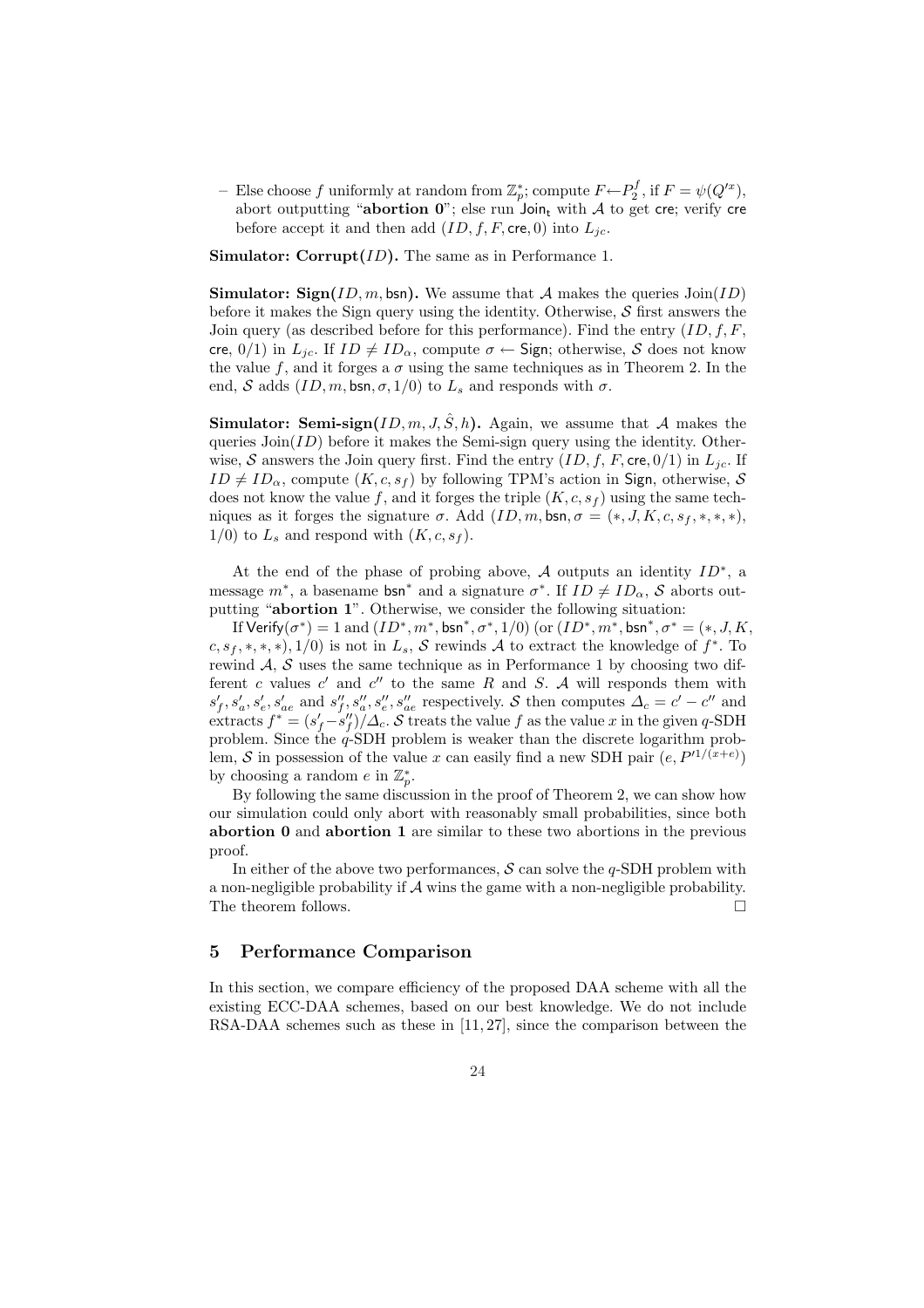RSA-based schemes and pairing-based schemes has been presented in a number of papers. In general speaking, we see that the ECC-DAA schemes are a lot more efficient than the one based on factoring. We refer to [13, 21, 23, 24] for the detailed information.

In Table 1, we present some performance figures for the six ECC-DAA schemes. For the computational cost, we consider the Join protocol, Sign protocol and Verify algorithm, with respect to each player. We do not specify the computational cost of the Setup algorithm and its verification, since this is only run once and the resulting parameters are only verified once by each part. We do not specify the cost for the linking algorithm either, as it is closely related to that of the verification algorithm. For the communication cost and storage cost, we consider the credential size and signature size, but ignore the size of TPM secret key (i.e. the values of f and DAAseed) because this could be the same in all of the six schemes.

In this table, for the computational cost, we let  $\mathbb{G}_i$   $(i = \{1, 2, T\})$  denote the cost of an exponentiation in the group  $\mathbb{G}_i$ , and  $\mathbb{G}_i^m$  denote the cost of a multiexponentiation of  $m$  values in the group  $\mathbb{G}_i$ . Note, that a multiexponentiation with  $m$  exponents can often be performed significantly faster than  $m$  separate exponentiations, which is why we separate this out. We also let  $P$  denote the cost of a pairing computation. In addition in the table we let  $n$  denote the number of keys in the verifier's rogue secret key list. For the credential and signature sizes, we let p denote the size of the prime order p,  $\mathbb{G}_i$   $(i = \{1, 2, T\})$  denote the size of an element of the group  $\mathbb{G}_i$ , G denote the size of an element of the group G, which is used in [13, 16, 24] as a group that might be separated from  $\mathbb{G}_1$ ,  $\mathbb{G}_2$ and  $\mathbb{G}_T$ , and h denote an output of a hash-function used in the Schnorr-type signature schemes [36]. The Brickell et al. scheme [13] uses symmetric pairings  $\hat{t}: \mathbb{G}_1 \times \mathbb{G}_1 \longrightarrow \mathbb{G}_T$ , and the other five schemes in [16, 21, 23, 24] and this paper use asymmetric pairings  $\hat{t}: \mathbb{G}_1 \times \mathbb{G}_2 \longrightarrow \mathbb{G}_T$ .

We recall the argument made in [23] regarding the pairing implementation. In the implementation of symmetric pairings  $\hat{t} : \mathbb{G}_1 \times \mathbb{G}_1 \longrightarrow \mathbb{G}_T$ , the operations in  $\mathbb{G}_1$  are about  $1/4$  the cost of operations in  $\mathbb{G}_T$ . This is a rough estimate derived as follows: At best  $\mathbb{G}_T$  is a subgroup of  $\mathbb{F}_{q^6}$  and operations in  $\mathbb{F}_q$  will be  $36 = 6^2$  times more efficient generally than operations in  $\mathbb{G}_T$ ,  $\mathbb{G}_1$  is an elliptic curve over  $\mathbb{F}_q$  and so will have operations which take around 10  $\mathbb{F}_q$  operations, and  $10/36 \approx 1/4$ . By using asymmetric pairings  $\hat{t}: \mathbb{G}_1 \times \mathbb{G}_2 \longrightarrow \mathbb{G}_T$ , one can use highly efficient curve choices such as Barreto-Naehrig curves [4]. We are thus able to obtain, for the same size of  $\mathbb{G}_T$ , operations in  $\mathbb{G}_1$  which are around  $144/10 \approx 14$  times more efficient than those in  $\mathbb{G}_T$ , as opposed to 4 times as above. This is because now  $\mathbb{G}_T$  is a subgroup of  $\mathbb{F}_{q^{12}}$ . Using Barreto-Naehrig curves and sextic twists the operations in  $\mathbb{G}_2$  will cost roughly four times those in  $\mathbb{G}_1$ , since  $\mathbb{G}_2$  will be a subgroup of an elliptic curve defined over the field  $\mathbb{F}_{q^2}$ .

Observe that in [24], the rogue ragging operation is not defined in the Verify algorithm, but it can be easily added in the same way as every existing DAA scheme does. So in Table 1, we add this computation  $n \cdot \mathbb{G}_T$ . Another observation of this scheme is that the pairing computation in the Join protocol can be done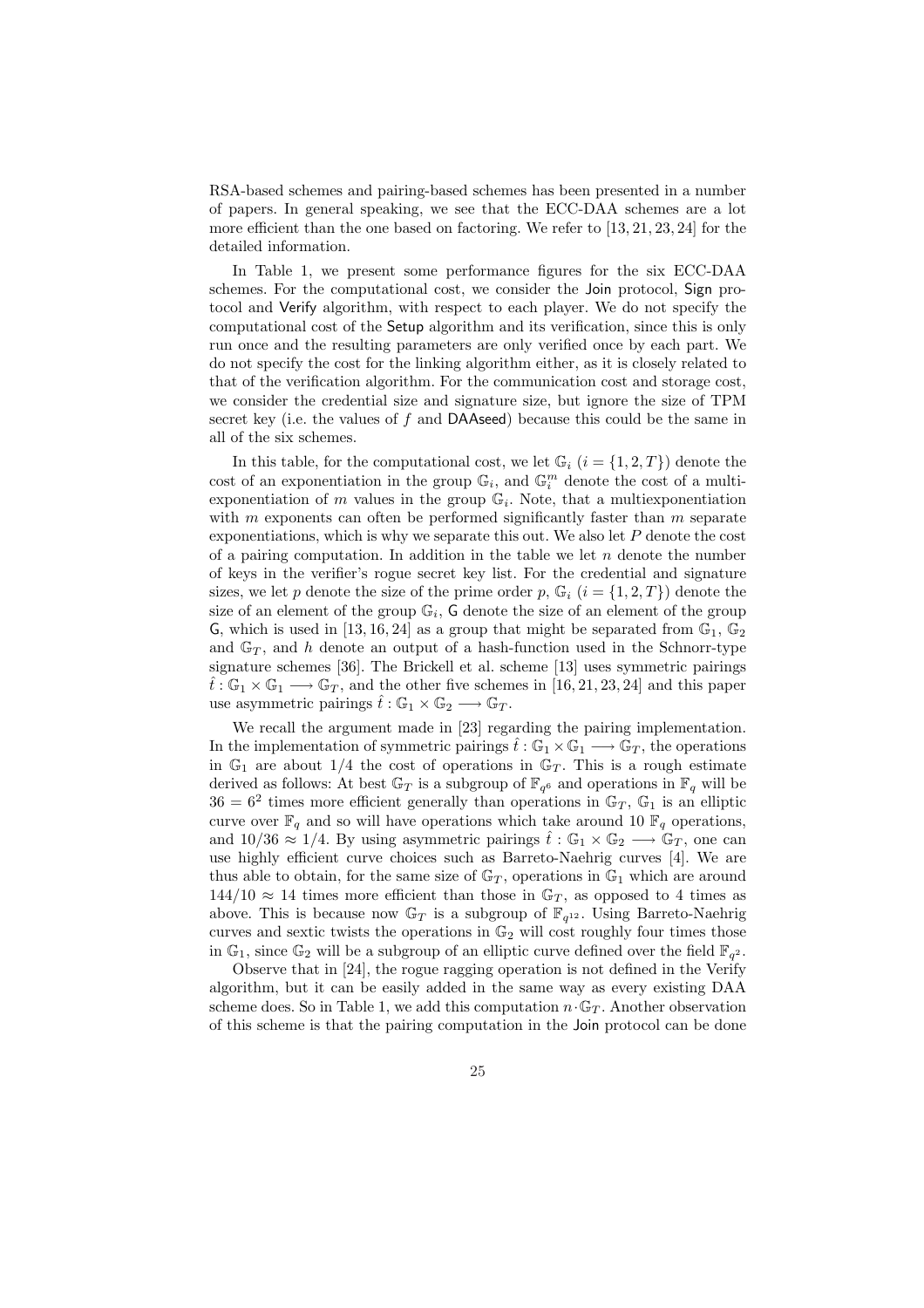| Operation      | Party                | Computational Cost                                                         | Credential Size    | Signature Size          |
|----------------|----------------------|----------------------------------------------------------------------------|--------------------|-------------------------|
| Scheme of [13] |                      |                                                                            |                    |                         |
|                |                      |                                                                            |                    |                         |
| Join           | <b>TPM</b>           | $3G_1$                                                                     |                    |                         |
|                | Issuer               | $2\mathbb{G}_1 + 2\mathbb{G}_1^2$                                          |                    |                         |
|                | Host                 | 6P                                                                         | $3G_1$             | $2p + 3G_1 + 2G + 1h$   |
| Sign           | <b>TPM</b>           | $3G_T$                                                                     |                    |                         |
|                | Host                 | $3\mathbb{G}_1 + 1\mathbb{G}_T + 3P$                                       |                    |                         |
| Verify         | Verifier             | $1\mathbb{G}_T^2 + 1\mathbb{G}_T^3 + 5P + (n+1)\mathbb{G}_T$               |                    |                         |
| Scheme of [21] |                      |                                                                            |                    |                         |
| Join           | <b>TPM</b>           | $3G_1$                                                                     |                    |                         |
|                | Issuer               | $2\mathbb{G}_1 + 2\mathbb{G}_1^2$                                          |                    |                         |
|                | Host                 | 6P                                                                         | $3\mathbb{G}_1$    | $1p+4\mathbb{G}_1+1h$   |
| Sign           | <b>TPM</b>           | $1 \mathbb{G}$ <sub>1</sub>                                                |                    |                         |
|                | Host                 | $4\mathbb{G}_1 + 3\mathbb{G}_T + 1P$                                       |                    |                         |
| Verify         | Verifier             | $1\mathbb{G}_1^2 + 1\mathbb{G}_T^2 + 5P + n\mathbb{G}_1$                   |                    |                         |
| Scheme of [23] |                      |                                                                            |                    |                         |
| Join           | <b>TPM</b>           | 3G <sub>1</sub>                                                            |                    |                         |
|                | Issuer               | $2\mathbb{G}_1 + 2\mathbb{G}_1^2$                                          |                    |                         |
|                | Host                 | 4P                                                                         | $3\mathbb{G}_1$    | $1p + 5G_1 + 1h$        |
| Sign           | TPM                  | $2\mathbb{G}_1 + 1\mathbb{G}_T$                                            |                    |                         |
|                | Host                 | $3\mathbb{G}_1 + 1P$                                                       |                    |                         |
| Verify         | Verifier             | $1\mathbb{G}_1^2 + 1\mathbb{G}_T^2 + 5P + n\mathbb{G}_1$                   |                    |                         |
| Scheme of [24] |                      |                                                                            |                    |                         |
| Join           | <b>TPM</b>           | $3\mathbb{G}^2_1 + (2P)$                                                   |                    |                         |
|                | Issuer               | $1\mathbb{G}_1^2 + 1\mathbb{G}_1^3$                                        |                    |                         |
|                | Host                 | (2P)                                                                       | $2q+1\mathbb{G}_1$ | $ 6p + 2G_1 + 2G + 1h $ |
| Sign           | TPM                  | $2\mathbb{G}_1+1\mathbb{G}_T^2$                                            |                    |                         |
|                | Host                 | $1\mathbb{G}_1 + 2\mathbb{G}_1^2 + 1\mathbb{G}_1^3 + 1\mathbb{G}_T^3$      |                    |                         |
| Verify         | Verifier             | $1\mathbb{G}_1^2 + 2\mathbb{G}_1^3 + 1\mathbb{G}_T^5 + 3P + n\mathbb{G}_T$ |                    |                         |
| Scheme of [16] |                      |                                                                            |                    |                         |
| Join           | TPM/Host             | $2\mathbb{G}_1^2 + 1\mathbb{G}_2 + 2P + \text{proof}$                      |                    |                         |
|                | Issuer               | $1\mathbb{G}^2_1+verify$                                                   | $2q+1\mathbb{G}_1$ | $4p + 1G_1 + 2G + 1h$   |
| Sign           | TPM/Host             | $1\mathbb{G}_1+2\mathbb{G}_T+1\mathbb{G}_T^4$                              |                    |                         |
| Verify         | Verifier             | $1\mathbb{G}_T^2+1\mathbb{G}_T^5+2P+n\mathbb{G}_T$                         |                    |                         |
|                | Scheme of this paper |                                                                            |                    |                         |
| Join           | <b>TPM</b>           | $2\mathbb{G}_1$                                                            |                    |                         |
|                | Issuer               | $1\mathbb{G}_1 + 1\mathbb{G}_1^2$                                          |                    |                         |
|                | Host                 | $1\mathbb{G}_1 + 2P$                                                       | $1q+1\mathbb{G}_1$ | $4p + 3G_1 + 1h$        |
| Sign           | TPM                  | $2\mathbb{G}_1 + 1\mathbb{G}_T$                                            |                    |                         |
|                | Host                 | $1\mathbb{G}_1+1\mathbb{G}_T^3$                                            |                    |                         |
| Verify         | Verifier             | $1\mathbb{G}_1^2 + 1\mathbb{G}_2^2 + 1\mathbb{G}_T^4 + 1P + n\mathbb{G}_1$ |                    |                         |

Table 1. Cost Comparison of the Six Pairing-Based DAA Protocols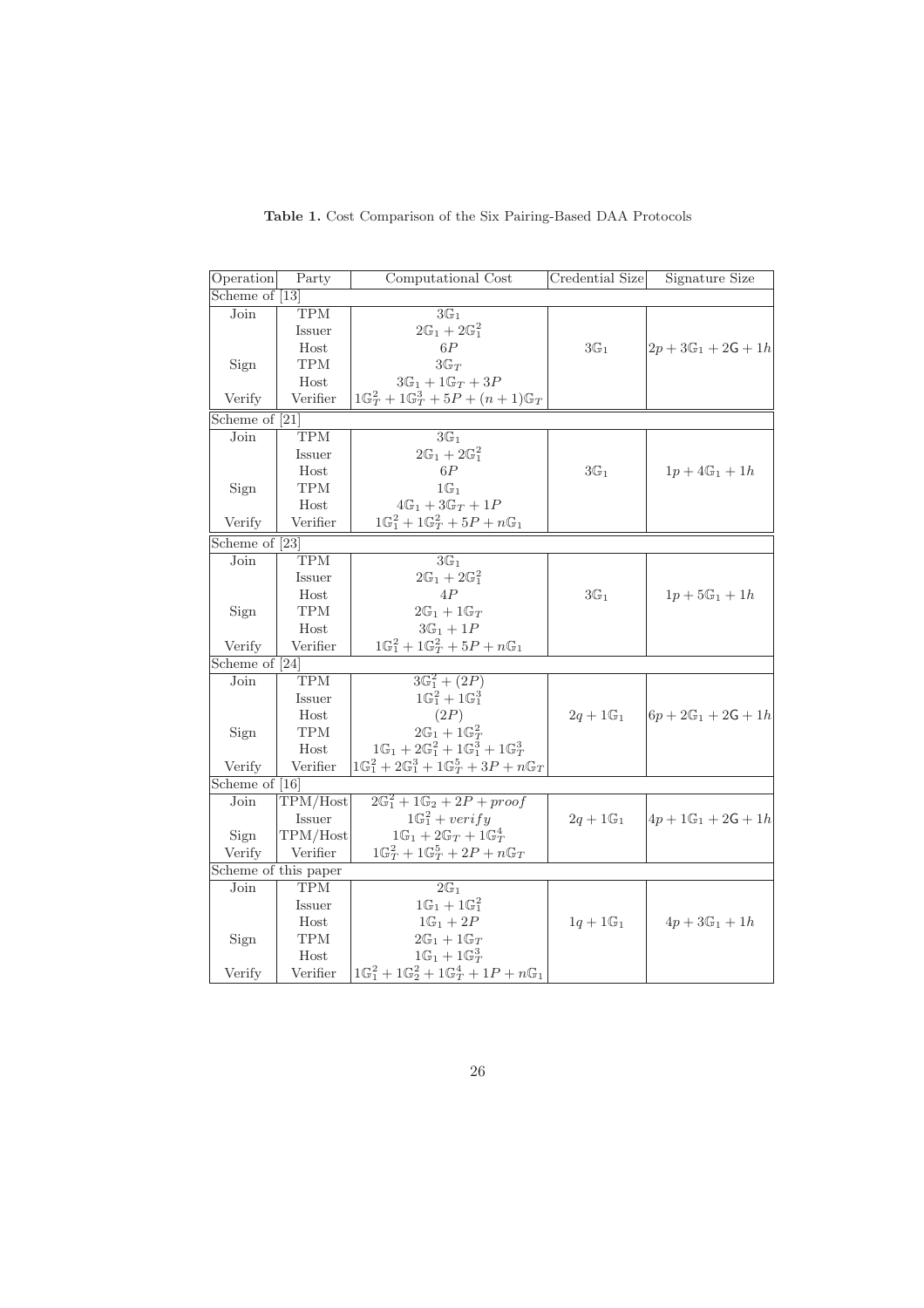by the Host instead of the TPM, because it is expensive to implement the pairing operation in TPMs. We mark this change as  $(2P)$  in Table 1. Observe also that in the scheme in [16], the signer is a single entity, but it is not difficult to split the signer role between a TPM and a Host. So in the following comparison, we assume that these changes have been taken into account.

When a DAA scheme is used in the trusted computing environment, as the original design in [11], the most significant performance is a TPM's computational cost and storage requirement. As shown in the table, our proposed DAA scheme has the most efficient computational cost in the Join protocol, that includes not only the computational cost of the TPM but also the computational cost of the whole signer (the TPM and Host) and the computational cost of the issuer.

In the Sign protocol, the most efficient scheme regarding the TPM's operation is the scheme in [21]. However, this scheme is not secure as the attacks demonstrated in [20, 23]. Especially in the important operation of signing by the TPM, our scheme is the same as the scheme in [23], which is a repair of the scheme in [21] and these two schemes are more efficient than the other three schemes [13, 16, 24]. Note that in the scheme in [23], the pairing computation of the Host in the Sign protocol can be replaced by an exponentiation in  $\mathbb{G}_T$  with the precompution on  $\hat{t}(B, X)$ . In the Verification algorithm, our scheme has the same computation cost of the verifier as in [16], and they are more efficient than all of the other schemes in  $[13, 21, 23, 24]$ .

Except the efficiency in the computational cost, the attractive performance of our scheme is that it has the smallest credential size and signature size, comparing with the other schemes in the table. This comparison is based on the fact that the size of G is various, and to our best knowledge it can be chosen between the sizes of  $\mathbb{G}_1$  and  $\mathbb{G}_T$ . In summary, our scheme is the most efficient DAA scheme so far with the acceptable security level.

# 6 Conclusions

In this paper<sup>2</sup>, we have introduced a new DAA scheme, which is based on elliptic curves and asymmetric pairings. This scheme is more efficient than all the existing DAA schemes, in particular, this scheme requires very few TPM resources. We have also modified the definition of the user-controlled-traceability in [13] in order to cover the non-frameability property.

Recently TCG TPM working group has been working on the next generation of TPM. One of the most interesting features is that the new TPM supports algorithm agility. If a TPM supports multiple DAA algorithms, such as both RSA-DAA and ECC-DAA, we can make use of DAAseed as a master secret and create multiple DAA secret  $f$  values from it. In that case, we do not require extra

<sup>2</sup> This is a full version of the paper. An extended abstract of this paper appears in the Proceedings of the 5th China International Conference on Information Security and Cryptology (Inscrypt'09).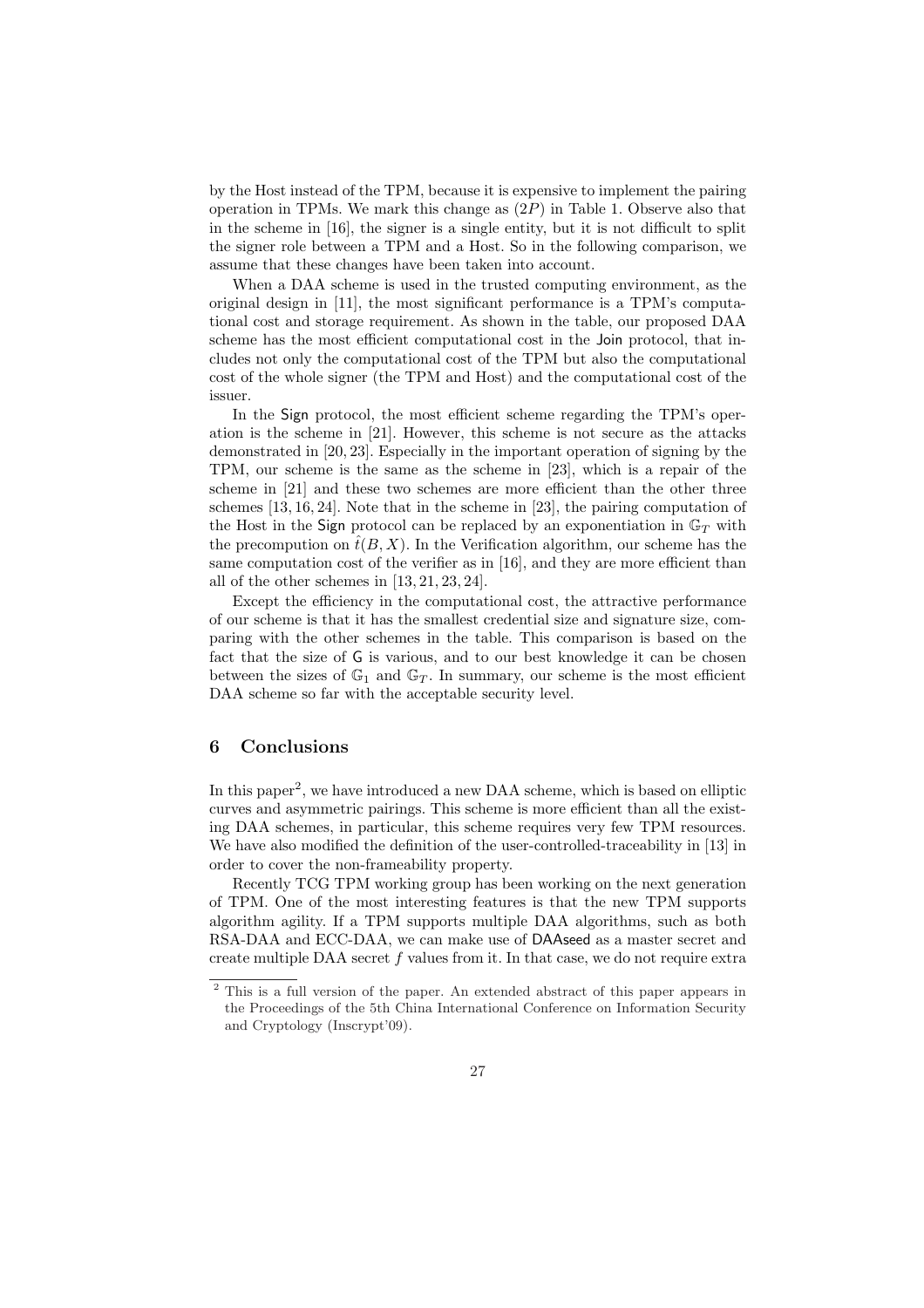internal storage for long-term secrets. Our conclusion is that DAA is algorithm agile and our ECC-DAA implementation is fairly efficient.

# Acknowledgements

The author would like to thank Jiangtao Li for his invaluable discussion and comments on this work, and also to thank the anonymous reviewers of Inscrypt'09 for their thoughtful comments, which are very helpful to improve the paper.

# References

- 1. M. H. Au, W. Susilo and Y. Mu. Constant-size dynamic k-TAA. In the Proceedings of 5th International Conference on Security and Cryptography for Networks – SCN 2006, Springer-Verlag LNCS 4116, 111–125, 2006.
- 2. M. Backes, M. Maffei and D. Unruh. Zero knowledge in the applied Pi–calculus and automated verification of the direct anonymous attestation protocol. In IEEE Symposium on Security and Privacy – SSP'08, 202–215, 2008.
- 3. S. Balfe, A. D. Lakhani and K. G. Paterson. Securing peer-to-peer networks using trusted computing. In Mitchell (ed.), Chapter 10 of Trusted Computing. IEEE London, 271–298, 2005.
- 4. P.S.L.M. Barreto and M. Naehrig. Pairing-friendly elliptic curves of prime order. In Selected Areas in Cryptography – SAC 2005, Springer-Verlag LNCS 3897, 319–331, 2006.
- 5. M. Bellare, D. Micciancio and B. Warinschi. Foundations of group signatures: formal definitions, simplified requirements, and a construction based on general assumptions. In Advances in Cryptology  $-$  EUROCRYPT '03, Springer-Verlag LNCS 2656, 614–629, 2003.
- 6. M. Bellare and P. Rogaway. Random oracles are practical: A paradigm for designing efficient protocols. In the 1st ACM Conference on Computer and Communications Security, 62–73, ACM Press, 1993.
- 7. M. Bellare, H. Shi, and C. Zhang. Foundations of group signatures: The case of dynamic groups. In Topics in Cryptology – CT-RSA 2005, Springer-Verlag LNCS 3376, 136–153, 2005.
- 8. D. Boneh and X. Boyen. Sort signatures without random oracles. In Advances in Cryptology - EUROCRYPT 2004, LNCS 3027, 56–73, Springer-Verlag, 2004.
- 9. D. Boneh, X. Boyen and H. Shacham. Short group signatures. In Advances in Cryptology - CRYPTO 2004, LNCS 3152, 41–55, Springer-Verlag, 2004.
- 10. C. Boyd and C. Pavlovski. Attacking and repairing batch verification schemes. In Advances in Cryptology - Asiacrypt 2000, Springer-Verlag LNCS 1976, 58–71, 2000.
- 11. E. Brickell, J. Camenisch and L. Chen. Direct anonymous attestation. In the 11th ACM Conference on Computer and Communications Security. ACM Press, 132–145, 2004.
- 12. E. Brickell, J. Camenisch and L. Chen. Direct anonymous attestation in context. In Mitchell (ed.), Chapter 5 of Trusted Computing. IEEE London, 143–174, 2005.
- 13. E. Brickell, L. Chen and J. Li. Simplified security notions for direct anonymous attestation and a concrete scheme from pairings. Int. Journal of Information Security, 8, 315–330, 2009.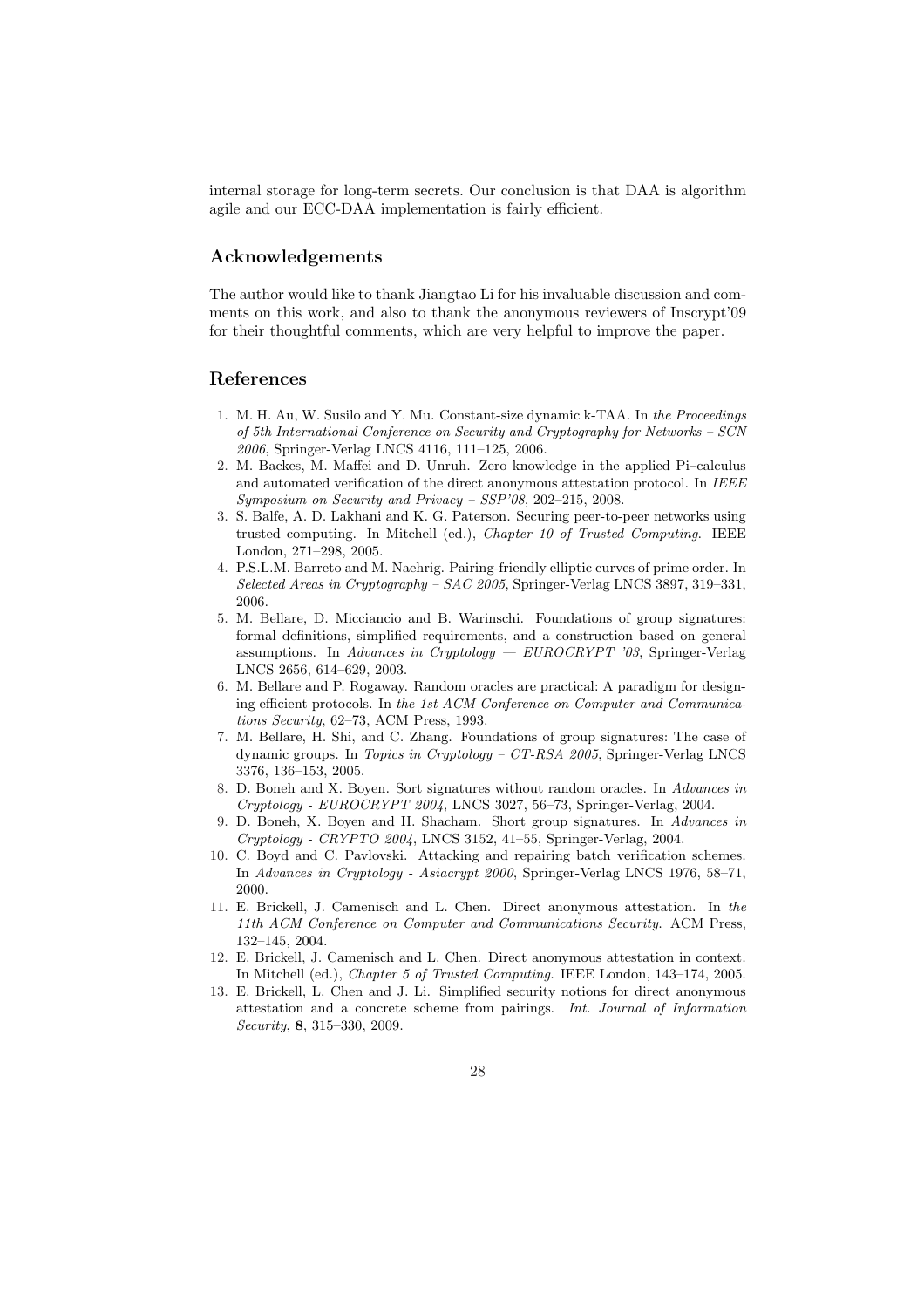- 14. E. Brickell, L. Chen and J. Li. A new direct anonymous attestation scheme from bilinear maps. In Trusted Computing - Challenges and Applications – TRUST 2008, Springer-Verlag LNCS 4968, 166–178, 2008.
- 15. E. Brickell and J. Li. Enhanced privacy ID: A direct anonymous attestation scheme with enhanced revocation capabilities. In the 6th ACM Workshop on Privacy in the Electronic Society (WPES 2007). ACM Press, 21–30, 2007.
- 16. E. Brickell and J. Li. Enhanced privacy ID from bilinear pairing. Cryptology ePrint Archive. Report 2009/095, available at http://eprint.iacr.org/2009/095.
- 17. J. Camenisch and J. Groth. Group signatures: Better efficiency and new theoretical aspects. In Security in Communication Networks – SCN 2004. Springer-Verlag LNCS 3352, 122–135, 2004.
- 18. S. Canard and J. Traore. List signature schemes and application to electronic voting. Presented in International Workshop on Coding and Cryptography 2003. See also the journal version of this paper by S. Canard, B. Schoenmakers, M. Stam and J. Traore, titled "List signature schemes" in Discrete Applied Mathematics 154(2): 189-201, 2006.
- 19. L. Chen, Z. Cheng and N.P. Smart. Identity-based key agreement protocols from pairings. Int. Journal of Information Security, 6, 213–242, 2007.
- 20. L. Chen and J. Li. A note on the Chen-Morrissey-Smart Direct Anonymous Attestation scheme. Preprint.
- 21. L. Chen, P. Morrissey and N. P. Smart. Pairings in trusted computing. In Pairings in Cryptography – Pairing  $2008$ , Springer-Verlag LNCS 5209, 1–17, 2008.
- 22. L. Chen, P. Morrissey and N. P. Smart. On proofs of security of DAA schemes. In Provable Security – ProvSec 2008, Springer-Verlag LNCS 5324, 167–175, 2008.
- 23. L. Chen, P. Morrissey and N. P. Smart. DAA: Fixing the pairing based protocols. Cryptology ePrint Archive. Report 2009/198, available at http://eprint.iacr. org/2009/198.
- 24. X. Chen and D. Feng. Direct anonymous attestation for next generation TPM. Journal of Computers, 3(12), 43–50. 2008.
- 25. C. Delerablee and D. Pointcheval. Dynamic fully anonymous short group signatures. In Progress in Cryptology – Vietcrypt 2006, Springer-Verlag LNCS 4341, pp. 193–210, 2006 (see also http://www.di.ens.fr/users/pointche/Documents/Papers/ 2006 vietcrypt.pdf for a corrected version of this paper).
- 26. S. Galbraith, K. Paterson and N.P. Smart. Pairings for cryptographers. Discrete Applied Mathematics, 156, 3113–3121, 2008.
- 27. H. Ge and S.R. Tate. A Direct anonymous attestation scheme for embedded devices. In Public Key Cryptography – PKC 2007, Springer-Verlag LNCS 4450, 2007.
- 28. ISO/IEC 11889:2009 Information technology Security techniques Trusted Platform Module.
- 29. ISO/IEC 14888-3 Information technology Security techniques Digital signatures with appendix – Part 3: Discrete logarithm based mechanisms.
- 30. A. Leung and L. Chen and C. J. Mitchell. On a possible privacy flaw in direct anonymous attestation (DAA). In Trusted Computing – Challenges and Applications – TRUST 2008. LNCS 4968, 179–190, Springer-Verlag, 2008.
- 31. A. Leung and C. J. Mitchell. Ninja: Non-identity based, privacy preserving authentication for ubiquitous environments. In Ubiquitous Computing, Springer-Verlag LNCS 4717, 73–90, 2007.
- 32. C. H. Lim and P. J. Lee. A key recovery attack on discrete log-based schemes using a prime order subgroup. In Advances in Cryptology – Crypto'97, Springer-Verlag LNCS 1294, 249–263, 1997.